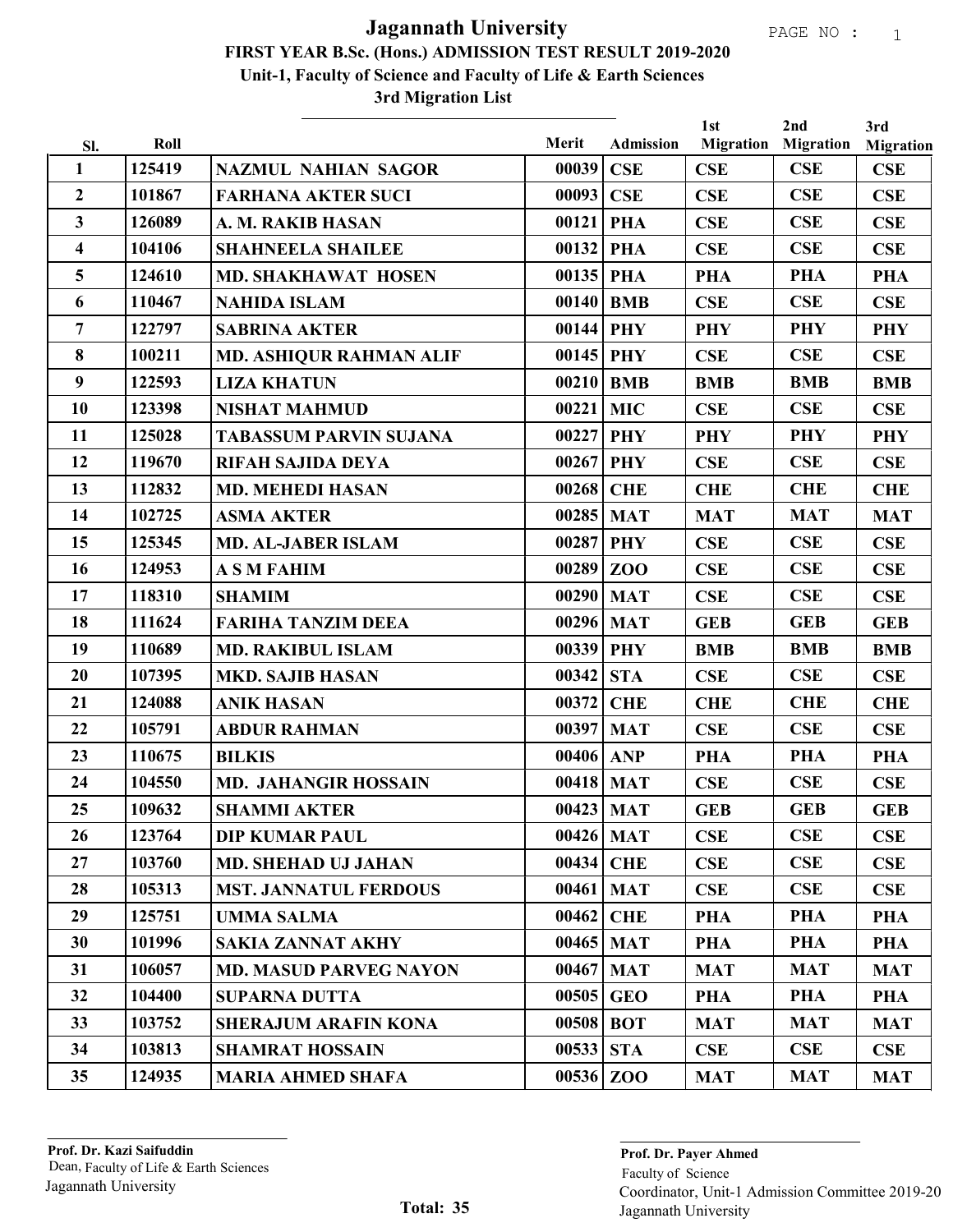| Sl. | Roll   |                                   | Merit       | <b>Admission</b> | 1st<br><b>Migration</b> | 2nd<br><b>Migration</b> | 3rd<br><b>Migration</b> |
|-----|--------|-----------------------------------|-------------|------------------|-------------------------|-------------------------|-------------------------|
| 36  | 113199 | <b>MD. FARHAN ISHTIYAK SEZAR</b>  | 00537       | <b>STA</b>       | CSE                     | <b>CSE</b>              | CSE                     |
| 37  | 110747 | MD. SHARAFATULLAH ZOMADDER        | 00538       | <b>STA</b>       | CSE                     | <b>CSE</b>              | <b>CSE</b>              |
| 38  | 104440 | <b>SHABIKUN NAHAR</b>             | 00541       | ZO <sub>O</sub>  | <b>CSE</b>              | <b>CSE</b>              | CSE                     |
| 39  | 117129 | <b>ANUP CHANDRA HOWLADER</b>      | 00543       | <b>STA</b>       | CSE                     | <b>CSE</b>              | CSE                     |
| 40  | 108975 | <b>UMME MEHNAZ LABIBA</b>         | 00556       | <b>FIN</b>       | <b>CSE</b>              | <b>CSE</b>              | CSE                     |
| 41  | 100514 | H.M. ANHAF NIYAZ CHOWDHURY        | 00589       | ZO <sub>O</sub>  | CSE                     | CSE                     | <b>CSE</b>              |
| 42  | 118848 | <b>MST NAFIZA HAQUE BOKUL</b>     | 00594       | ZO <sub>O</sub>  | <b>MIC</b>              | <b>MIC</b>              | <b>MIC</b>              |
| 43  | 118264 | <b>MD. OAHIDUZZAMAN</b>           | 00601       | ZOO              | <b>GEB</b>              | <b>GEB</b>              | <b>GEB</b>              |
| 44  | 114243 | <b>MD. ABUL BASHER SHUVO</b>      | 00603       | <b>STA</b>       | CSE                     | <b>CSE</b>              | <b>CSE</b>              |
| 45  | 121870 | <b>RATUL MANDAL</b>               | 00604       | <b>ENG</b>       | CSE                     | <b>CSE</b>              | CSE                     |
| 46  | 103072 | <b>MD. MEHERAB HOSSAIN</b>        | 00605       | Z <sub>0</sub>   | CSE                     | <b>CSE</b>              | CSE                     |
| 47  | 103545 | <b>SUMAN MAJUMDER</b>             | 00606       | <b>STA</b>       | <b>CHE</b>              | <b>CHE</b>              | <b>CHE</b>              |
| 48  | 109931 | <b>MOST. MASURA AKTAR</b>         | 00607       | ZO <sub>O</sub>  | ZO <sub>O</sub>         | <b>ZOO</b>              | ZOO                     |
| 49  | 103469 | <b>SULTANA ZAMAN SHISHIR</b>      | 00632       | <b>ENG</b>       | <b>PHA</b>              | <b>PHA</b>              | <b>PHA</b>              |
| 50  | 112747 | <b>MD. TANBIRUL ISLAM</b>         | 00638 STA   |                  | CSE                     | CSE                     | <b>CSE</b>              |
| 51  | 110607 | <b>TASLIMA AKTER</b>              | 00642       | <b>BOT</b>       | <b>CHE</b>              | <b>CHE</b>              | <b>CHE</b>              |
| 52  | 112713 | <b>MOST. MAHMUDA KHATUN</b>       | 00644       | <b>STA</b>       | CSE                     | <b>CSE</b>              | CSE                     |
| 53  | 108852 | <b>KAZI KHOHINOOR AKTER KRIPA</b> | 00648 ECO   |                  | CSE                     | <b>CSE</b>              | <b>CSE</b>              |
| 54  | 102490 | <b>MD. TASNIM ABEDEEN</b>         | 00668       | <b>ENG</b>       | <b>BMB</b>              | <b>BMB</b>              | <b>BMB</b>              |
| 55  | 124194 | <b>LUTFUNNAHAR</b>                | 00669       | ZO <sub>O</sub>  | <b>PHA</b>              | <b>PHA</b>              | <b>PHA</b>              |
| 56  | 119126 | <b>AMRIN JAHAN ESHA</b>           | 00672       | <b>ENG</b>       | <b>ENG</b>              | <b>ENG</b>              | <b>ENG</b>              |
| 57  | 126504 | <b>MOHAMMAD MOSTASIM BILLA</b>    | 00676       | <b>BOT</b>       | <b>PHA</b>              | <b>PHA</b>              | <b>PHA</b>              |
| 58  | 121607 | <b>AYESHA AKTER</b>               | 00677       | <b>BOT</b>       | <b>GEB</b>              | <b>GEB</b>              | <b>GEB</b>              |
| 59  | 109183 | UMMA SUMAIYA RAHMAN               | 00693 LAW   |                  | <b>CHE</b>              | <b>CHE</b>              | <b>CHE</b>              |
| 60  | 118373 | <b>TAHASIN TASFIA</b>             | 00696 ZOO   |                  | CSE                     | <b>CSE</b>              | CSE                     |
| 61  | 122117 | S. M. AL MAMUN                    | $00700$ ZOO |                  | <b>GEB</b>              | <b>GEB</b>              | <b>GEB</b>              |
| 62  | 119811 | <b>MD MOMINUL HOQUE</b>           | $00713$ BOT |                  | CSE                     | CSE                     | <b>CSE</b>              |
| 63  | 101419 | <b>MD. NAHID HASAN</b>            |             | $00721$ LAW      | CSE                     | CSE                     | <b>CSE</b>              |
| 64  | 102525 | <b>SUMONA HAQUE SAMIA</b>         |             | 00724 LAW        | <b>MAT</b>              | <b>MAT</b>              | <b>MAT</b>              |
| 65  | 112681 | <b>OVEJAN PAUL RUDRA</b>          | 00726   PSY |                  | <b>GEB</b>              | <b>GEB</b>              | <b>GEB</b>              |
| 66  | 110998 | <b>NETAJEE ROY APON</b>           | $00728$ AIS |                  | <b>GEB</b>              | <b>GEB</b>              | <b>GEB</b>              |
| 67  | 122350 | <b>SANJIDA AKTER SHORNA</b>       |             | 00742 LAW        | <b>LAW</b>              | <b>LAW</b>              | <b>LAW</b>              |
| 68  | 115708 | <b>AKHI HOSSAIN ANNA</b>          | 00758   BOT |                  | <b>GEB</b>              | <b>GEB</b>              | <b>GEB</b>              |
| 69  | 111883 | <b>ASIR SHAHRIAR ROUDRA</b>       | 00761       | <b>MKT</b>       | <b>CSE</b>              | CSE                     | <b>CSE</b>              |
| 70  | 106375 | <b>MD. RASHEDUNNABI</b>           | 00762       | PAd              | CSE                     | CSE                     | CSE                     |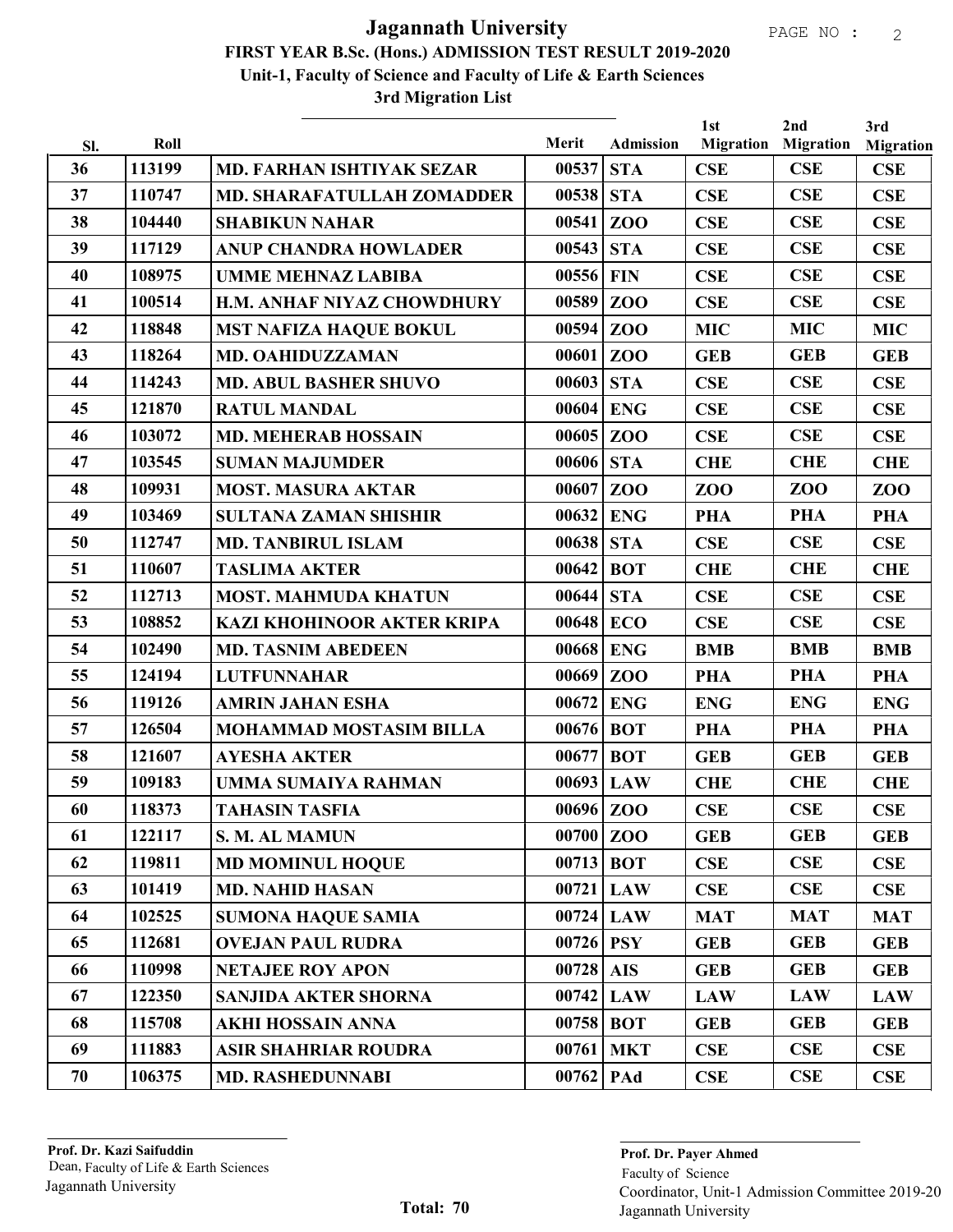| Sl.        | Roll   |                                  | Merit         | <b>Admission</b> | 1st<br><b>Migration</b> | 2nd<br><b>Migration</b> | 3rd<br><b>Migration</b> |
|------------|--------|----------------------------------|---------------|------------------|-------------------------|-------------------------|-------------------------|
| 71         | 102323 | <b>NAURIN TABASSUM SHUCHI</b>    | 00781         | <b>GEO</b>       | <b>GEB</b>              | <b>GEB</b>              | <b>GEB</b>              |
| 72         | 110573 | <b>TANZIM AFSANA DINA</b>        | 00788         | <b>ENG</b>       | <b>ENG</b>              | <b>ENG</b>              | <b>ENG</b>              |
| 73         | 113375 | <b>MD. RUMAN MOROL</b>           | 00798         | <b>ECO</b>       | CSE                     | <b>CSE</b>              | <b>CSE</b>              |
| 74         | 123899 | <b>KHADIZA AKTER EVA</b>         | 00800         | <b>AIS</b>       | <b>PHY</b>              | <b>PHY</b>              | <b>PHY</b>              |
| 75         | 123260 | <b>ASIFUZZAMAN</b>               | 00807         | <b>PSY</b>       | <b>CSE</b>              | CSE                     | CSE                     |
| 76         | 123014 | <b>MOSAMMAT SHIMA AKTAR</b>      | 00834         | <b>PSY</b>       | CSE                     | CSE                     | CSE                     |
| 77         | 107428 | ANIKA KHANDOKER MILISHA          | 00839         | <b>ANP</b>       | <b>GEB</b>              | <b>GEB</b>              | <b>GEB</b>              |
| 78         | 101740 | <b>MD. ATIAR RAHMAN</b>          | 00843   PSY   |                  | <b>MIC</b>              | <b>MIC</b>              | <b>MIC</b>              |
| 79         | 126522 | <b>MD. SWADHIN MIA</b>           | 00847         | <b>PSY</b>       | CSE                     | CSE                     | <b>CSE</b>              |
| 80         | 120568 | <b>ISRAT JAHAN SHAMMI</b>        | 00851         | <b>PSY</b>       | <b>ENG</b>              | <b>ENG</b>              | <b>ENG</b>              |
| 81         | 123441 | <b>S. F. NIBIR RAHMAN</b>        | 00852         | <b>GEO</b>       | <b>GEB</b>              | <b>GEB</b>              | <b>GEB</b>              |
| 82         | 103439 | <b>SANJIDA AKTER SHARIA</b>      | 00868         | <b>PSY</b>       | <b>PHA</b>              | <b>PHA</b>              | <b>PHA</b>              |
| 83         | 101909 | <b>MD. OMIT HASAN OVI</b>        | 00872         | <b>LAN</b>       | <b>PHA</b>              | <b>PHA</b>              | <b>PHA</b>              |
| 84         | 120837 | <b>MD. SHAHARIAR NASIB</b>       | 00874         | <b>GEO</b>       | <b>MIC</b>              | <b>MIC</b>              | <b>MIC</b>              |
| 85         | 100415 | <b>HASIBUL HOSSEN SHANTHA</b>    | 00888         | <b>GEO</b>       | <b>CHE</b>              | <b>CHE</b>              | <b>CHE</b>              |
| 86         | 118695 | <b>SREE TAPOSH KUMER JOY</b>     | 00891         | <b>MCJ</b>       | <b>CHE</b>              | <b>CHE</b>              | <b>CHE</b>              |
| 87         | 124485 | <b>NAIMA TASNIM SARKER</b>       | 00902         | <b>GEO</b>       | <b>GEB</b>              | <b>GEB</b>              | <b>GEB</b>              |
| 88         | 101927 | <b>AFIA IBNUT MARUFA</b>         | 00906         | <b>PSY</b>       | CSE                     | CSE                     | <b>CSE</b>              |
| 89         | 110289 | <b>MD. ABDUR RAHMAN SAMIR</b>    | 00907         | <b>GEO</b>       | <b>GEB</b>              | <b>GEB</b>              | <b>GEB</b>              |
| 90         | 100441 | <b>HARUN</b>                     | 00909         | <b>GEO</b>       | <b>MAT</b>              | <b>MAT</b>              | <b>MAT</b>              |
| 91         | 115517 | <b>ABDULLA AL MAHMUD</b>         | 00913         | <b>GEO</b>       | <b>MIC</b>              | <b>MIC</b>              | <b>MIC</b>              |
| 92         | 119777 | <b>MD. OMAR FARUK</b>            | 00915         | <b>GEO</b>       | <b>CSE</b>              | CSE                     | <b>CSE</b>              |
| 93         | 115279 | <b>AFSAR AHMAD</b>               | 00916         | <b>ECO</b>       | <b>PHY</b>              | <b>PHY</b>              | <b>PHY</b>              |
| 94         | 124174 | <b>SABBIR HOSEN</b>              | 00949         | <b>AIS</b>       | <b>GEB</b>              | <b>GEB</b>              | <b>GEB</b>              |
| 95         | 118790 | <b>MD. SAMIUL ISLAM SHAKIL</b>   | 00952 GEO     |                  | <b>CSE</b>              | <b>CSE</b>              | <b>CSE</b>              |
| 96         | 102754 | <b>HEMEL</b>                     | $00955$ AIS   |                  | CSE                     | <b>CSE</b>              | <b>CSE</b>              |
| 97         | 104200 | <b>FAHIM HASAN</b>               | 00964         | <b>GEO</b>       | <b>CSE</b>              | CSE                     | <b>CSE</b>              |
| 98         | 101139 | <b>SWEETY MONDOL</b>             | 00972         | <b>GEO</b>       | <b>PHY</b>              | <b>PHY</b>              | <b>PHY</b>              |
| 99         | 116448 | <b>SIFUL ISLAM</b>               | 00973         | <b>GEO</b>       | <b>CHE</b>              | <b>CHE</b>              | <b>CHE</b>              |
| <b>100</b> | 123755 | <b>NAZIHA TASNIM BINTA HOQUE</b> | 00988   MCJ   |                  | CSE                     | <b>CSE</b>              | <b>CSE</b>              |
| 101        | 121261 | <b>MD. SHAHRIAR AHMED SIAM</b>   | 00993 LAN     |                  | CSE                     | <b>CSE</b>              | <b>CSE</b>              |
| 102        | 104611 | <b>TANZILA TASNIM</b>            | $00999$   PAd |                  | <b>PHA</b>              | <b>PHA</b>              | <b>PHA</b>              |
| 103        | 117691 | <b>NAJNIN SULTANA SHIRIN</b>     | $01006$ PHI   |                  | CSE                     | CSE                     | <b>CSE</b>              |
| 104        | 100165 | <b>EHTASHIMUL HOUGUE NAHID</b>   |               | $01017$ MKT      | CSE                     | CSE                     | <b>CSE</b>              |
| 105        | 102595 | <b>SHARIAT JAHAN SHANU</b>       |               | $01018$ MKT      | <b>PHA</b>              | CSE                     | <b>CSE</b>              |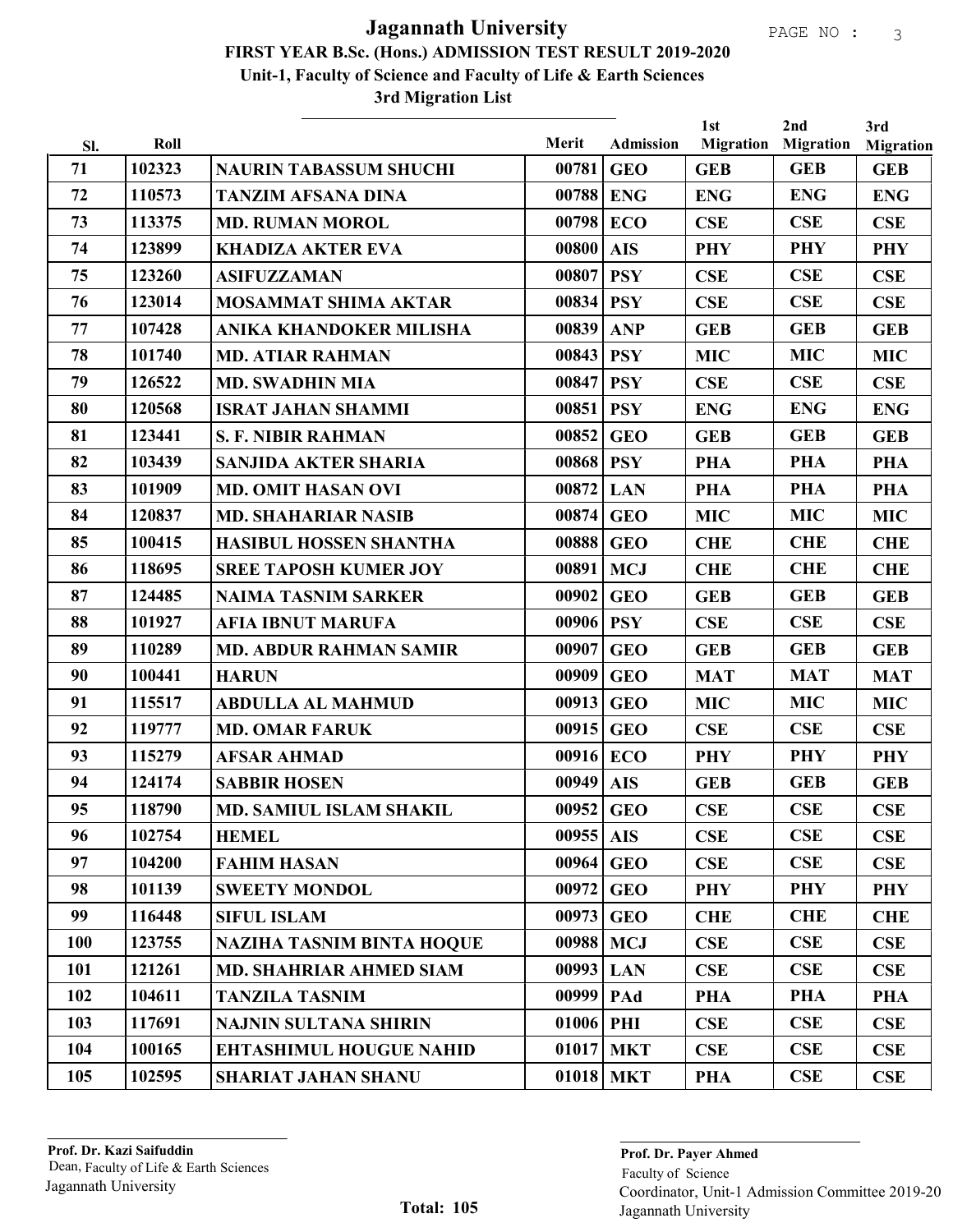| SI. | Roll   |                                 | Merit         | <b>Admission</b>       | 1st<br><b>Migration</b> | 2nd<br><b>Migration</b> | 3rd<br><b>Migration</b> |
|-----|--------|---------------------------------|---------------|------------------------|-------------------------|-------------------------|-------------------------|
| 106 | 111355 | <b>POPY AKTER</b>               | 01019         | <b>MGT</b>             | <b>CHE</b>              | <b>CHE</b>              | <b>CHE</b>              |
| 107 | 107471 | <b>SADIA AHAMED MIM</b>         | $01020$ IH    |                        | <b>GEB</b>              | <b>GEB</b>              | <b>GEB</b>              |
| 108 | 101111 | <b>ISHRAT JAHAN SHEEPA</b>      | 01021         | <b>ECO</b>             | <b>GEB</b>              | <b>GEB</b>              | <b>GEB</b>              |
| 109 | 125587 | <b>MD. ABDULLAH</b>             | 01022         | <b>BAN</b>             | <b>CHE</b>              | <b>CHE</b>              | <b>CHE</b>              |
| 110 | 107487 | <b>MD. WALIUL ISLAM RAYHAN</b>  | 01023         | <b>MGT</b>             | <b>CHE</b>              | CSE                     | <b>CSE</b>              |
| 111 | 105760 | <b>MD. SAKIBUL ISLAM</b>        | 01026         | <b>ANP</b>             | <b>GEB</b>              | <b>GEB</b>              | <b>GEB</b>              |
| 112 | 107457 | <b>NIBIR JOYDHAR</b>            | 01028 ECO     |                        | <b>PHY</b>              | <b>PHY</b>              | <b>PHY</b>              |
| 113 | 115084 | PINAK CHAKRABORTY               | 01047         | <b>MKT</b>             | <b>PHY</b>              | <b>PHY</b>              | <b>PHY</b>              |
| 114 | 123828 | <b>SAIMOON NAHAR MIM</b>        | 01050         | <b>HIS</b>             | <b>PHA</b>              | <b>PHA</b>              | <b>PHA</b>              |
| 115 | 107742 | <b>HAMIM HOSSAIN ALVI</b>       | 01054         | <b>BEd</b>             | <b>GEB</b>              | <b>GEB</b>              | <b>GEB</b>              |
| 116 | 107160 | <b>NAHID HASAN</b>              | 01056 HIS     |                        | <b>PHA</b>              | <b>PHA</b>              | <b>PHA</b>              |
| 117 | 124802 | <b>HOMAYRA BINTE MASUD</b>      | $01066$ ANP   |                        | <b>PHY</b>              | <b>PHY</b>              | <b>PHY</b>              |
| 118 | 112494 | <b>MD. HELAL MIAH</b>           | 01071         | $\mathbf{I}\mathbf{H}$ | <b>CHE</b>              | <b>CHE</b>              | <b>CHE</b>              |
| 119 | 104820 | <b>KHANDOKER HABIBA TOMA</b>    | $01074$ POS   |                        | <b>MIC</b>              | <b>MIC</b>              | <b>MIC</b>              |
| 120 | 123226 | <b>MD. SHAON ISLAM</b>          | $01076$ IH    |                        | <b>CHE</b>              | <b>CHE</b>              | <b>CHE</b>              |
| 121 | 104294 | <b>MOONTASIR BIN SALIM</b>      | $01080$   IS  |                        | <b>GEB</b>              | <b>GEB</b>              | <b>GEB</b>              |
| 122 | 124586 | <b>MUSLIMA BINTE KHAN</b>       | 01087   BEd   |                        | <b>PHA</b>              | <b>PHA</b>              | <b>PHA</b>              |
| 123 | 123670 | <b>ABHA RAHMAN</b>              | 01088         | PHI                    | <b>MIC</b>              | <b>MIC</b>              | <b>MIC</b>              |
| 124 | 124898 | <b>SUKANTO KUMAR DAS</b>        | $01089$ IS    |                        | <b>PHA</b>              | <b>PHA</b>              | <b>PHA</b>              |
| 125 | 110720 | <b>MASUD RANA</b>               | 01090         | <b>BEd</b>             | <b>PHY</b>              | <b>PHY</b>              | <b>PHY</b>              |
| 126 | 123768 | <b>MD. KAMRAN SHARAFI</b>       | $01093$ PHI   |                        | <b>PHY</b>              | <b>PHY</b>              | <b>PHY</b>              |
| 127 | 101187 | <b>KAWSAR AHAMED</b>            | $01094$ IS    |                        | <b>PHY</b>              | <b>PHY</b>              | <b>PHY</b>              |
| 128 | 110585 | <b>ANKON KARMOKAR</b>           | 01095         | <b>BEd</b>             | <b>MAT</b>              | <b>MAT</b>              | <b>MAT</b>              |
| 129 | 124897 | <b>MD. ROBIUL ISLAM</b>         | 01102         | PHI                    | <b>GEB</b>              | <b>GEB</b>              | <b>GEB</b>              |
| 130 | 122763 | <b>MD JUNAID HOSSAIN</b>        | $01116$ POS   |                        | <b>PHA</b>              | <b>PHA</b>              | <b>PHA</b>              |
| 131 | 124123 | S. M. MEHEDI HASAN HIMEL        | 01120   $POS$ |                        | <b>PHY</b>              | <b>PHY</b>              | <b>PHY</b>              |
| 132 | 123313 | <b>SHUVASHIS DAS</b>            | $01132$ BEd   |                        | <b>CHE</b>              | <b>CHE</b>              | <b>CHE</b>              |
| 133 | 101195 | <b>MD. ASHIKUR RAHAMAN</b>      | $01140$ POS   |                        | <b>PHA</b>              | <b>PHA</b>              | <b>PHA</b>              |
| 134 | 111133 | <b>MEHEDI HASAN</b>             | $01145$ SW    |                        | <b>PHY</b>              | <b>PHY</b>              | <b>PHY</b>              |
| 135 | 111361 | <b>TANVIR</b>                   | 01146   SOC   |                        | <b>BMB</b>              | <b>BMB</b>              | <b>BMB</b>              |
| 136 | 101878 | <b>MARIA AKTER ABIN</b>         | 01161         |                        | <b>BMB</b>              | <b>BMB</b>              | <b>BMB</b>              |
| 137 | 125914 | <b>SUMIYA FERDUSI MAHONA</b>    | 01163         |                        | <b>MAT</b>              | <b>MAT</b>              | <b>MAT</b>              |
| 138 | 108985 | <b>MD. SAIF ULLAH</b>           | 01166         |                        | <b>BMB</b>              | <b>BMB</b>              | <b>BMB</b>              |
| 139 | 101970 | <b>MD. SAJEDUL ISLAM SHOHAN</b> | 01168         |                        | PHA                     | <b>PHA</b>              | PHA                     |
| 140 | 114594 | <b>OISHY PAUL</b>               | 01191         |                        | <b>PHA</b>              | PHA                     | PHA                     |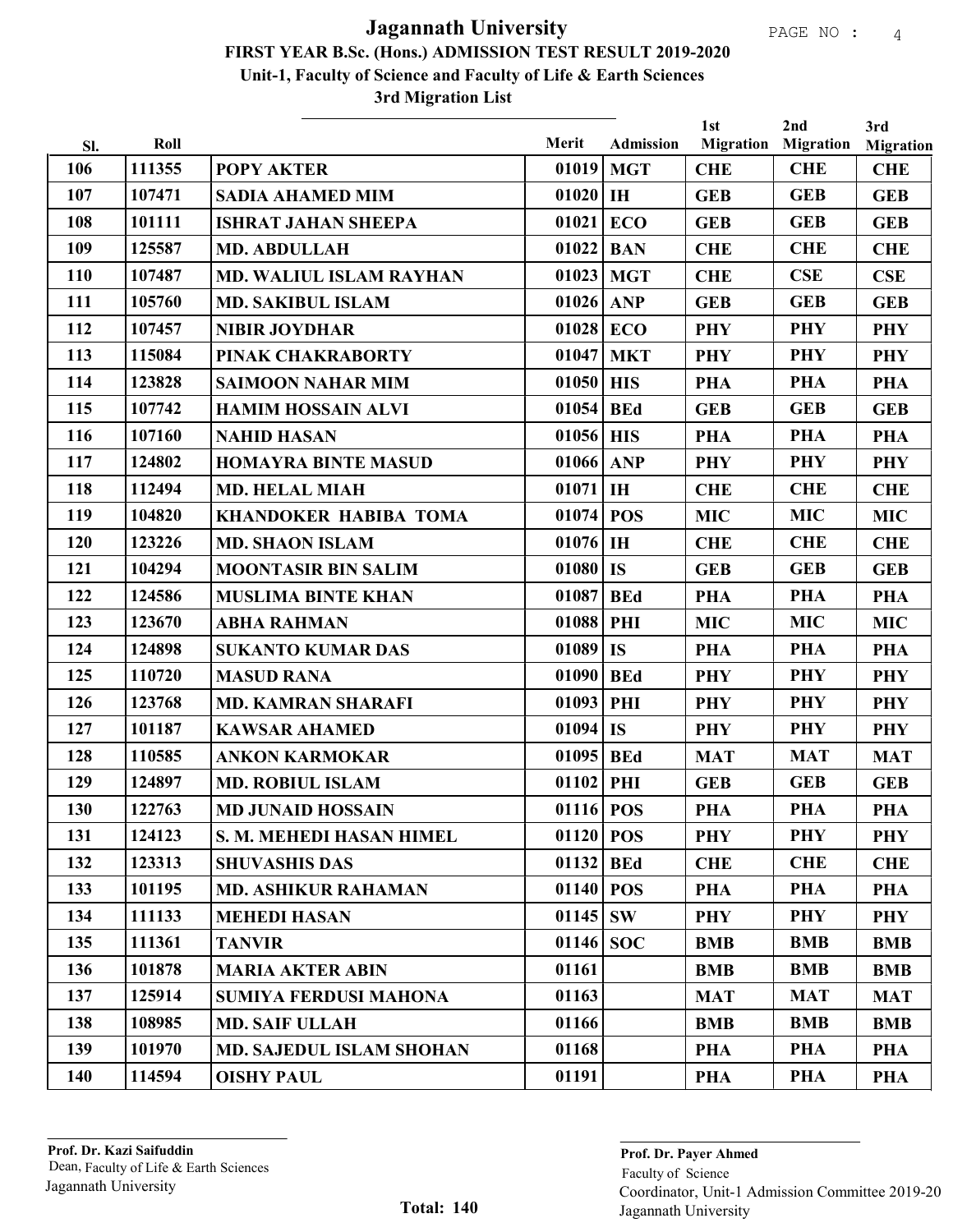|            | Roll   |                                | Merit | <b>Admission</b> | 1st<br><b>Migration</b> | 2nd<br><b>Migration</b> | 3rd                            |
|------------|--------|--------------------------------|-------|------------------|-------------------------|-------------------------|--------------------------------|
| Sl.<br>141 | 124754 | <b>MOSTAKIM AHASAN ZIM</b>     | 01207 |                  | <b>MIC</b>              | <b>PHA</b>              | <b>Migration</b><br><b>PHA</b> |
| 142        | 107262 | <b>TAWHID MIRZA MAHIB</b>      | 01209 |                  | <b>MIC</b>              | <b>PHA</b>              | <b>PHA</b>                     |
| 143        | 104390 | <b>MD. SHOHRAB HOSSEN</b>      | 01215 |                  | <b>FIN</b>              | <b>FIN</b>              | <b>FIN</b>                     |
| 144        | 104104 | <b>MD. HAKIM MOLLAH</b>        | 01217 |                  | <b>MIC</b>              | <b>PHA</b>              | <b>PHA</b>                     |
| 145        | 115180 | <b>SUMAYA YASMIN RIA</b>       | 01219 |                  | <b>CHE</b>              | <b>CHE</b>              | <b>CHE</b>                     |
| 146        | 105052 | <b>MD. FARHAN MASUD SHOHAG</b> | 01224 |                  | <b>MIC</b>              | <b>PHA</b>              | <b>PHA</b>                     |
| 147        | 114138 | <b>MD. RAHIM BISWAS</b>        | 01226 |                  | <b>CHE</b>              | <b>CHE</b>              | <b>CHE</b>                     |
| 148        | 122255 | <b>MST. ANIKA BUSHRA</b>       | 01238 |                  | <b>BMB</b>              | <b>BMB</b>              | <b>BMB</b>                     |
| 149        | 107349 | <b>NAJIA AFRIN</b>             | 01244 |                  | <b>BMB</b>              | <b>PHA</b>              | <b>PHA</b>                     |
| 150        | 112403 | <b>MD LIKHON ISLAM</b>         | 01246 |                  | <b>MIC</b>              | <b>PHA</b>              | <b>PHA</b>                     |
| 151        | 108677 | <b>FARIHA ARIN JOYEE</b>       | 01250 |                  | <b>BMB</b>              | <b>BMB</b>              | <b>BMB</b>                     |
| 152        | 124351 | <b>SHATABDI</b>                | 01270 |                  | <b>MIC</b>              | <b>PHA</b>              | <b>PHA</b>                     |
| 153        | 115603 | <b>MD. MANIK MIA</b>           | 01271 |                  | <b>MIC</b>              | <b>PHA</b>              | <b>PHA</b>                     |
| 154        | 111305 | <b>ABDULLAH AL JUNAED</b>      | 01283 |                  | <b>MIC</b>              | <b>BMB</b>              | <b>BMB</b>                     |
| 155        | 125581 | <b>MARZIA RAHMAN MEEM</b>      | 01285 |                  | <b>ENG</b>              | <b>ENG</b>              | <b>ENG</b>                     |
| 156        | 125199 | <b>MD. ATTIKUR RAHAMAN</b>     | 01287 |                  | <b>MAT</b>              | <b>PHA</b>              | <b>PHA</b>                     |
| 157        | 113711 | A. K. M. EMADUL ISLAM          | 01288 |                  | <b>CHE</b>              | <b>PHA</b>              | <b>PHA</b>                     |
| 158        | 119229 | <b>SHAHED AHAMED</b>           | 01294 |                  | <b>MAT</b>              | <b>PHA</b>              | <b>PHA</b>                     |
| 159        | 102345 | <b>JANNATUL MOWA IFTY</b>      | 01295 |                  | <b>MAT</b>              | <b>BMB</b>              | <b>BMB</b>                     |
| 160        | 125309 | <b>DRISTY HALDER</b>           | 01296 |                  | <b>ZOO</b>              | <b>GEB</b>              | <b>GEB</b>                     |
| 161        | 104718 | <b>MD. RASEL MIA</b>           | 01297 |                  | <b>MAT</b>              | <b>MAT</b>              | <b>MAT</b>                     |
| 162        | 101426 | PROSANTO KUMAR DAS             | 01298 |                  | <b>LAW</b>              | <b>LAW</b>              | <b>LAW</b>                     |
| 163        | 126012 | <b>MASUM MIA</b>               | 01300 |                  | <b>CHE</b>              | <b>MIC</b>              | <b>MIC</b>                     |
| 164        | 108925 | <b>MD. NUR UDDIN</b>           | 01304 |                  | <b>CHE</b>              | <b>CHE</b>              | <b>CHE</b>                     |
| 165        | 103677 | <b>SHAHMAN RIAZ</b>            | 01307 |                  | <b>CHE</b>              | <b>BMB</b>              | <b>BMB</b>                     |
| 166        | 113151 | <b>NUSRAT ALAM SRABANTI</b>    | 01308 |                  | <b>MAT</b>              | <b>MAT</b>              | <b>MAT</b>                     |
| 167        | 122675 | <b>MASHIAT TABASSUM KHAN</b>   | 01310 |                  | <b>FIN</b>              | <b>GEB</b>              | <b>GEB</b>                     |
| 168        | 109240 | <b>MD. INAN NUR RAHMAN</b>     | 01311 |                  | <b>CHE</b>              | <b>PHA</b>              | <b>PHA</b>                     |
| 169        | 117170 | <b>MD AL MAMUN KHAN</b>        | 01312 |                  | <b>MAT</b>              | <b>MAT</b>              | <b>MAT</b>                     |
| 170        | 100692 | <b>NAZMIN AKTHER SHAILLA</b>   | 01334 |                  | <b>MAT</b>              | <b>GEB</b>              | <b>GEB</b>                     |
| 171        | 115954 | <b>APURBA CHANDRA DAS</b>      | 01336 |                  | <b>PHY</b>              | <b>PHY</b>              | <b>PHY</b>                     |
| 172        | 124942 | <b>MST. UMME HABIBA RUMI</b>   | 01349 |                  | <b>PHY</b>              | <b>GEB</b>              | <b>GEB</b>                     |
| 173        | 122904 | <b>SAZIA SULTANA KEYA</b>      | 01357 |                  | <b>CHE</b>              | <b>CHE</b>              | <b>CHE</b>                     |
| 174        | 126244 | <b>NOVA AKTAR</b>              | 01359 |                  | <b>PHY</b>              | <b>GEB</b>              | <b>GEB</b>                     |
| 175        | 122240 | <b>MD NASIM UDDIN</b>          | 01368 |                  | PHY                     | <b>PHA</b>              | <b>PHA</b>                     |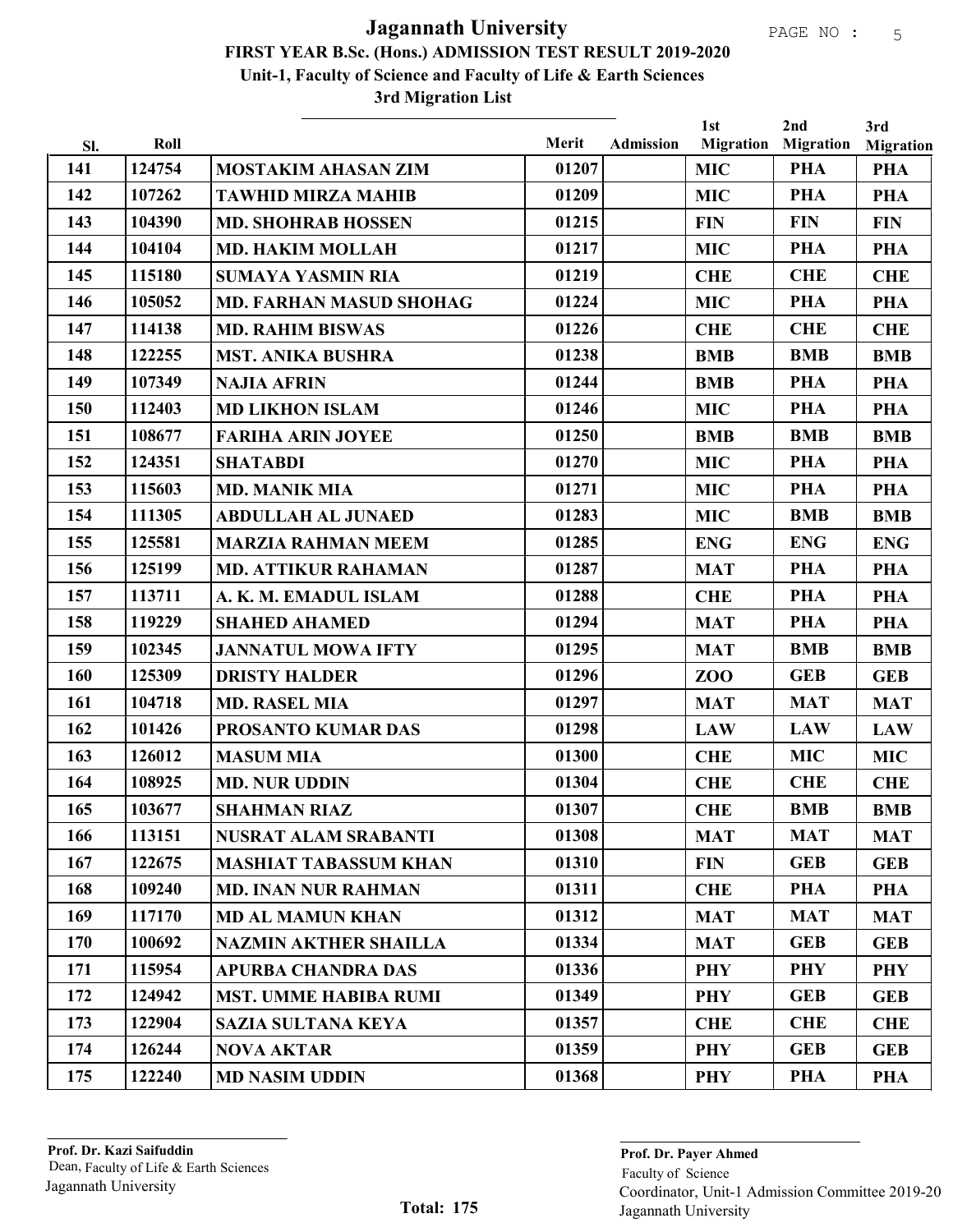| Sl. | Roll   |                                   | Merit | <b>Admission</b> | 1st<br><b>Migration</b> | 2nd<br><b>Migration</b> | 3rd<br><b>Migration</b> |
|-----|--------|-----------------------------------|-------|------------------|-------------------------|-------------------------|-------------------------|
| 176 | 114006 | <b>MD. ZAKIR HOSSAIN</b>          | 01371 |                  | <b>CHE</b>              | <b>PHA</b>              | <b>PHA</b>              |
| 177 | 118514 | <b>SAMIRA ISLAM SONY</b>          | 01372 |                  | <b>CHE</b>              | <b>CHE</b>              | <b>CHE</b>              |
| 178 | 101490 | <b>MUZAHIDUL ISLAM</b>            | 01374 |                  | <b>PHY</b>              | <b>PHY</b>              | <b>PHY</b>              |
| 179 | 117533 | <b>RAFIA ISLAM WORTHY</b>         | 01408 |                  | <b>CHE</b>              | <b>PHA</b>              | <b>PHA</b>              |
| 180 | 105107 | <b>SHAHIDUL ISLAM</b>             | 01418 |                  | <b>MAT</b>              | <b>GEB</b>              | <b>GEB</b>              |
| 181 | 124129 | <b>ROMANA YESMIN</b>              | 01421 |                  | <b>CHE</b>              | <b>GEB</b>              | <b>GEB</b>              |
| 182 | 125105 | <b>MD.SAFWAN AZAM</b>             | 01426 |                  | <b>CHE</b>              | <b>MIC</b>              | <b>MIC</b>              |
| 183 | 122587 | <b>SOHAG KUMAR GHOSH</b>          | 01427 |                  | <b>MAT</b>              | <b>MAT</b>              | <b>MAT</b>              |
| 184 | 109703 | <b>MD. SUMAN BEPARI</b>           | 01428 |                  | <b>MAT</b>              | <b>PHY</b>              | <b>PHY</b>              |
| 185 | 122343 | <b>KRISHNA SARKAR</b>             | 01429 |                  | <b>STA</b>              | <b>BMB</b>              | <b>BMB</b>              |
| 186 | 102425 | <b>CHINMOY NANDI</b>              | 01437 |                  | <b>MCJ</b>              | <b>BMB</b>              | <b>BMB</b>              |
| 187 | 100013 | <b>SHATHI BALA</b>                | 01438 |                  | <b>CHE</b>              | <b>CHE</b>              | <b>CHE</b>              |
| 188 | 113126 | <b>JOY RUDRA</b>                  | 01440 |                  | <b>CHE</b>              | <b>CHE</b>              | <b>CHE</b>              |
| 189 | 103120 | <b>MD. SAIFUL ISLAM SHANTO</b>    | 01442 |                  | <b>MAT</b>              | <b>PHY</b>              | <b>PHY</b>              |
| 190 | 104745 | <b>SADIA AKTER</b>                | 01447 |                  | <b>MAT</b>              | <b>MAT</b>              | <b>MAT</b>              |
| 191 | 107926 | <b>SAMIUL FARHAN SUMEL JOY</b>    | 01459 |                  | <b>MAT</b>              | <b>MAT</b>              | <b>MAT</b>              |
| 192 | 109950 | <b>NILIMA JAHAN MITA</b>          | 01466 |                  | ZOO                     | <b>ZOO</b>              | ZOO                     |
| 193 | 101920 | <b>SUMAIYA SULTANA</b>            | 01474 |                  | <b>CHE</b>              | <b>MIC</b>              | <b>PHA</b>              |
| 194 | 102462 | <b>MINHAZUL ABADIN SOUROV</b>     | 01475 |                  | <b>CHE</b>              | <b>GEB</b>              | <b>GEB</b>              |
| 195 | 101166 | <b>MD. AHATE SHAM BILLA LABIB</b> | 01480 |                  | <b>STA</b>              | <b>GEB</b>              | <b>GEB</b>              |
| 196 | 120516 | <b>MD SHANTO REZA</b>             | 01506 |                  | <b>ENG</b>              | <b>ENG</b>              | <b>ENG</b>              |
| 197 | 123250 | <b>MD. AL AMIN</b>                | 01516 |                  | <b>PSY</b>              | <b>BMB</b>              | <b>BMB</b>              |
| 198 | 115094 | <b>ANIKA TABASSUM</b>             | 01518 |                  | ZO <sub>O</sub>         | <b>MIC</b>              | <b>MIC</b>              |
| 199 | 105176 | <b>MD. ABDULLAH IBN HUSSAIN</b>   | 01520 |                  | <b>STA</b>              | <b>STA</b>              | <b>STA</b>              |
| 200 | 121929 | <b>MOSTARI AL RAJI</b>            | 01543 |                  | <b>BOT</b>              | <b>MIC</b>              | <b>GEB</b>              |
| 201 | 121599 | <b>NOWRIN JANNATH</b>             | 01546 |                  | <b>MCJ</b>              | <b>CHE</b>              | <b>CHE</b>              |
| 202 | 105713 | <b>MD. MAHMUDUL HASAN</b>         | 01548 |                  | <b>BOT</b>              | <b>BMB</b>              | <b>BMB</b>              |
| 203 | 124691 | <b>JANNATUL AKTER TAMANNA</b>     | 01563 |                  | <b>LAW</b>              | <b>MIC</b>              | <b>MIC</b>              |
| 204 | 121439 | <b>MD. JAHANGIR ALOM</b>          | 01566 |                  | <b>LAW</b>              | <b>LAW</b>              | <b>LAW</b>              |
| 205 | 101465 | <b>RAZON SARKAR</b>               | 01572 |                  | <b>BOT</b>              | <b>BOT</b>              | <b>BOT</b>              |
| 206 | 121969 | <b>MD. SULIMAN</b>                | 01573 |                  | <b>STA</b>              | <b>BMB</b>              | <b>BMB</b>              |
| 207 | 100457 | <b>MAHZABIN AKTER MIM</b>         | 01574 |                  | <b>ENG</b>              | <b>PHY</b>              | <b>PHY</b>              |
| 208 | 105803 | <b>MD. MUBTASIM RAHMAN</b>        | 01578 |                  | <b>STA</b>              | <b>MIC</b>              | <b>MIC</b>              |
| 209 | 105747 | <b>FATEMA TUJ ZOHORA</b>          | 01581 |                  | ZOO                     | ZOO                     | ZOO                     |
| 210 | 122437 | <b>ESNAEEN JANNAT ESHA</b>        | 01586 |                  | ZOO                     | <b>BMB</b>              | <b>BMB</b>              |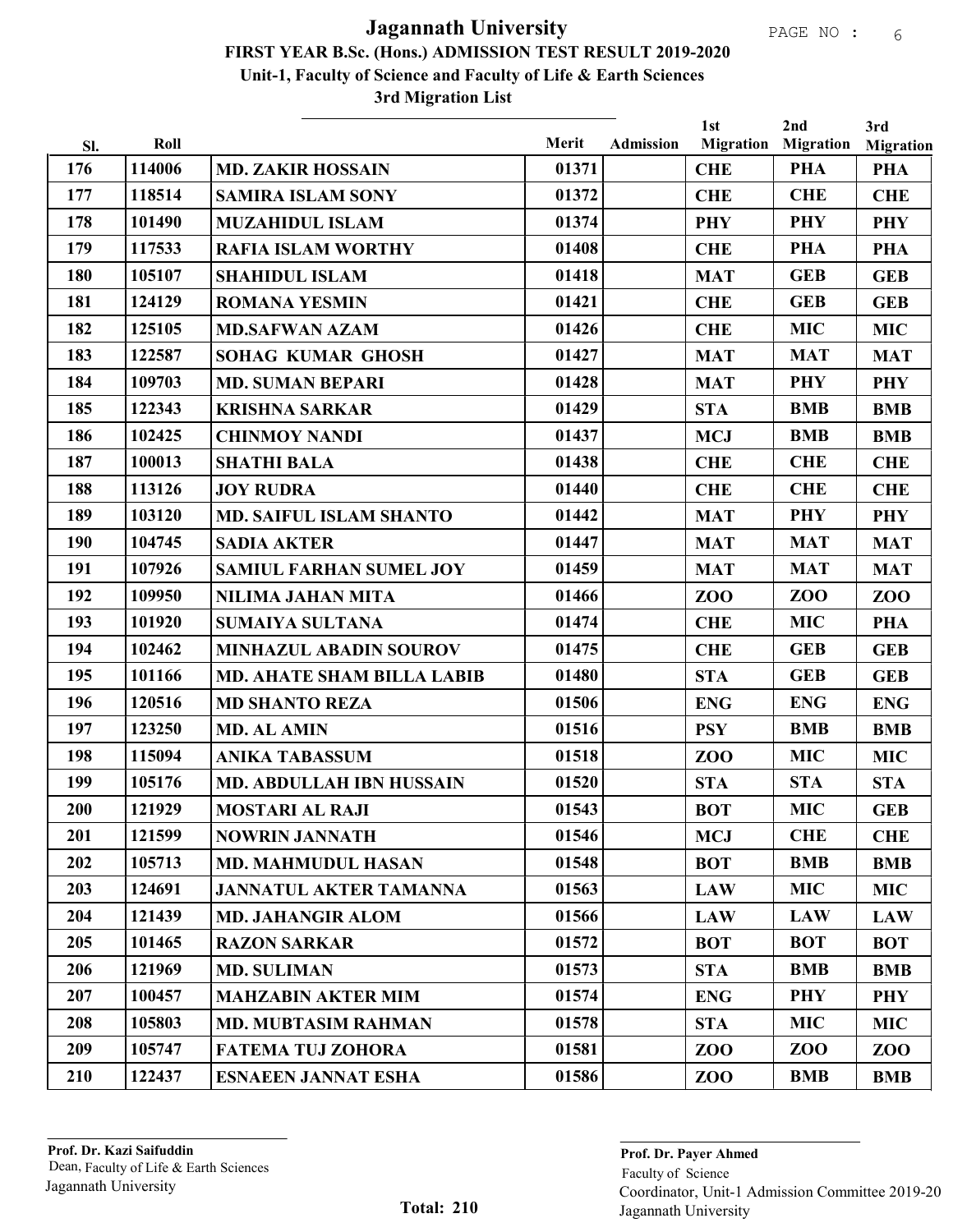| Sl. | Roll   |                                  | Merit | <b>Admission</b> | 1st<br><b>Migration</b> | 2nd<br><b>Migration</b> | 3rd<br><b>Migration</b> |
|-----|--------|----------------------------------|-------|------------------|-------------------------|-------------------------|-------------------------|
| 211 | 109458 | <b>SHAHRIAR RAHMAN SHANTO</b>    | 01595 |                  | <b>STA</b>              | <b>BMB</b>              | <b>BMB</b>              |
| 212 | 122870 | MUHIBULLAH SHAHJAHAN             | 01598 |                  | <b>GEO</b>              | <b>MIC</b>              | <b>MIC</b>              |
| 213 | 123256 | <b>MOST. SOWARA BINTE YASMIN</b> | 01599 |                  | <b>STA</b>              | <b>BMB</b>              | <b>BMB</b>              |
| 214 | 120626 | <b>MD. MEHEDI HASAN</b>          | 01600 |                  | <b>BOT</b>              | <b>CHE</b>              | <b>CHE</b>              |
| 215 | 108887 | <b>MD. RUBEL RANA</b>            | 01605 |                  | ZO <sub>O</sub>         | <b>MAT</b>              | <b>MAT</b>              |
| 216 | 105701 | <b>AN NAHIAN</b>                 | 01610 |                  | <b>GEO</b>              | <b>MIC</b>              | <b>MIC</b>              |
| 217 | 126393 | <b>MST. ARSINA AKTER KEYA</b>    | 01612 |                  | ZOO                     | <b>BMB</b>              | <b>BMB</b>              |
| 218 | 106127 | <b>TABASSUM JAHAN MOHONA</b>     | 01617 |                  | <b>MCJ</b>              | <b>MIC</b>              | <b>MIC</b>              |
| 219 | 105291 | <b>AFIA EBNAT MAHI</b>           | 01618 |                  | ZOO                     | <b>BMB</b>              | <b>BMB</b>              |
| 220 | 107897 | <b>KHADIZA JANNAT</b>            | 01626 |                  | <b>STA</b>              | <b>MAT</b>              | <b>MAT</b>              |
| 221 | 100511 | <b>SUMAIYA TAMANNA MIM</b>       | 01643 |                  | <b>LAW</b>              | <b>MAT</b>              | <b>MAT</b>              |
| 222 | 124383 | <b>MD ZUNAID ISLAM JOJ</b>       | 01652 |                  | <b>BOT</b>              | <b>BMB</b>              | <b>BMB</b>              |
| 223 | 100765 | <b>RASADUL KAUSAR</b>            | 01663 |                  | ZO <sub>O</sub>         | <b>CHE</b>              | <b>CHE</b>              |
| 224 | 100473 | <b>MOST. TAMANNA AKTER</b>       | 01664 |                  | <b>STA</b>              | <b>CHE</b>              | <b>CHE</b>              |
| 225 | 105735 | <b>FAIROOZ IBNAT</b>             | 01665 |                  | <b>PSY</b>              | <b>BMB</b>              | <b>BMB</b>              |
| 226 | 111787 | <b>SAKIB HOSSAIN</b>             | 01671 |                  | ZOO                     | <b>BMB</b>              | <b>BMB</b>              |
| 227 | 103163 | <b>NISU AKTER</b>                | 01677 |                  | <b>STA</b>              | <b>MIC</b>              | <b>MIC</b>              |
| 228 | 108247 | <b>FARJANA AKTER MUKTA</b>       | 01678 |                  | <b>STA</b>              | <b>BMB</b>              | <b>BMB</b>              |
| 229 | 126742 | <b>MD. ZABIR AHMED</b>           | 01715 |                  | <b>BOT</b>              | <b>MIC</b>              | <b>MIC</b>              |
| 230 | 103794 | S. M. NAIM U AHAMAD              | 01722 |                  | <b>BOT</b>              | <b>MIC</b>              | <b>MIC</b>              |
| 231 | 117854 | <b>JANNATUL FERDOUS OISHE</b>    | 01736 |                  | <b>BOT</b>              | <b>BMB</b>              | <b>BMB</b>              |
| 232 | 100222 | <b>TOFAZZAL HOSSEN FARABI</b>    | 01739 |                  | <b>STA</b>              | <b>MIC</b>              | <b>MIC</b>              |
| 233 | 110836 | <b>MD. IBRAHIM</b>               | 01745 |                  | <b>MGT</b>              | <b>MIC</b>              | <b>MIC</b>              |
| 234 | 111344 | <b>MD. RAKIBUL HASAN RAKIB</b>   | 01750 |                  | <b>ENG</b>              | <b>MAT</b>              | <b>MAT</b>              |
| 235 | 110906 | <b>BIVU DEBNATH</b>              | 01752 |                  | <b>BOT</b>              | <b>CHE</b>              | <b>CHE</b>              |
| 236 | 100388 | <b>NAIMUR RAHMAN SIMANTO</b>     | 01757 |                  | <b>STA</b>              | <b>BMB</b>              | <b>BMB</b>              |
| 237 | 124048 | <b>ARFATUN NESSA</b>             | 01758 |                  | <b>STA</b>              | <b>MAT</b>              | <b>MAT</b>              |
| 238 | 104414 | <b>HOSNEYARA PARVEN MALA</b>     | 01759 |                  | <b>BOT</b>              | <b>CHE</b>              | <b>CHE</b>              |
| 239 | 123584 | <b>MD. KAMRUZZAMAN JONY</b>      | 01763 |                  | <b>BOT</b>              | <b>CHE</b>              | <b>CHE</b>              |
| 240 | 123678 | <b>ISRAT JAHAN LAMIA</b>         | 01769 |                  | <b>BOT</b>              | <b>CHE</b>              | <b>CHE</b>              |
| 241 | 116317 | <b>MD ABDUR ROB</b>              | 01770 |                  | <b>BOT</b>              | <b>BMB</b>              | <b>BMB</b>              |
| 242 | 100853 | <b>ZAKIA TASNIM MOON</b>         | 01771 |                  | <b>BOT</b>              | <b>MIC</b>              | <b>MIC</b>              |
| 243 | 100417 | <b>MD.SANOWARUL ISLAM</b>        | 01772 |                  | <b>BOT</b>              | <b>MIC</b>              | <b>MIC</b>              |
| 244 | 116100 | <b>SHAHADATH HOSSEN</b>          | 01777 |                  | <b>ENG</b>              | <b>MAT</b>              | <b>MAT</b>              |
| 245 | 102116 | <b>MD. ABU SOHEL</b>             | 01786 |                  | <b>BOT</b>              | <b>MIC</b>              | <b>MIC</b>              |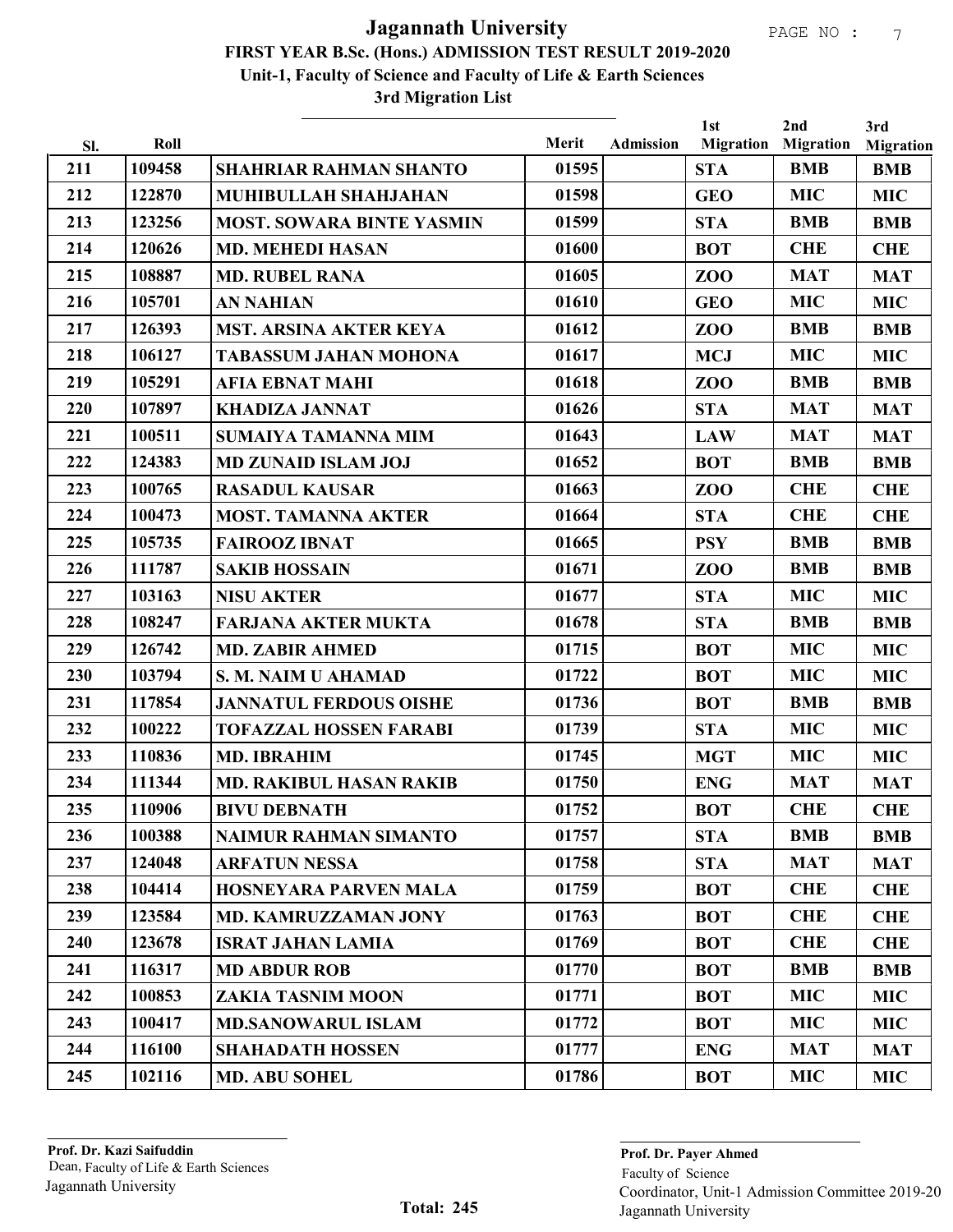| SI. | Roll   |                                 | Merit | <b>Admission</b> | 1st<br><b>Migration</b> | 2nd<br><b>Migration</b> | 3rd<br><b>Migration</b> |
|-----|--------|---------------------------------|-------|------------------|-------------------------|-------------------------|-------------------------|
| 246 | 104840 | <b>MD. BULBUL HOSSEN</b>        | 01790 |                  | <b>BOT</b>              | <b>CHE</b>              | <b>CHE</b>              |
| 247 | 104919 | <b>SHAJRIN SHERAJ MEEM</b>      | 01801 |                  | <b>ENG</b>              | <b>ENG</b>              | <b>ENG</b>              |
| 248 | 123403 | <b>MD. ROBIUL HASAN</b>         | 01804 |                  | <b>ECO</b>              | <b>ECO</b>              | <b>ECO</b>              |
| 249 | 101663 | <b>MD. MARUF HASAN</b>          | 01813 |                  | <b>MCJ</b>              | <b>MIC</b>              | <b>MIC</b>              |
| 250 | 124943 | <b>JAKIA SULTANA TISHA</b>      | 01815 |                  | <b>PSY</b>              | <b>CHE</b>              | <b>CHE</b>              |
| 251 | 121549 | <b>FARHANA RAHMAN SONYA</b>     | 01820 |                  | <b>GEO</b>              | <b>MIC</b>              | <b>MIC</b>              |
| 252 | 119869 | <b>ZAKIA SULTANA</b>            | 01846 |                  | <b>GEO</b>              | <b>CHE</b>              | <b>CHE</b>              |
| 253 | 108739 | <b>MD. JAHID HASAN RONY</b>     | 01849 |                  | <b>GEO</b>              | <b>CHE</b>              | <b>CHE</b>              |
| 254 | 105761 | <b>MD. MERAZUR RAHMAN</b>       | 01853 |                  | <b>PSY</b>              | <b>BMB</b>              | <b>BMB</b>              |
| 255 | 122789 | <b>PRIANKA SADHU</b>            | 01854 |                  | <b>PSY</b>              | <b>PHY</b>              | <b>PHY</b>              |
| 256 | 104255 | ZUHURA ISLAM MEHERIN            | 01865 |                  | <b>MGT</b>              | <b>STA</b>              | <b>BMB</b>              |
| 257 | 106506 | <b>MD. JANNAT AL MUKIT</b>      | 01910 |                  | <b>GEO</b>              | <b>MIC</b>              | <b>MIC</b>              |
| 258 | 124574 | YEASMIN AKTHER ETY              | 01915 |                  | <b>GEO</b>              | <b>MIC</b>              | <b>MIC</b>              |
| 259 | 119688 | <b>SOHANA PARVEEN MEEM</b>      | 01916 |                  | <b>PSY</b>              | <b>MIC</b>              | <b>MIC</b>              |
| 260 | 101202 | <b>NAZIMUN AKTER SUMAIYA</b>    | 01924 |                  | <b>ECO</b>              | <b>ECO</b>              | <b>ECO</b>              |
| 261 | 102102 | <b>MD. ASIF KARIM</b>           | 01931 |                  | <b>GEO</b>              | <b>MIC</b>              | <b>MIC</b>              |
| 262 | 124880 | <b>SHAZIA AFRUZ TOISHY</b>      | 01933 |                  | <b>GEO</b>              | <b>PHY</b>              | <b>PHY</b>              |
| 263 | 117758 | <b>SUMONA AKTER CHADNI</b>      | 01941 |                  | <b>GEO</b>              | <b>MAT</b>              | <b>MAT</b>              |
| 264 | 126530 | <b>JOYONTI RANI ROY</b>         | 01942 |                  | <b>GEO</b>              | <b>MAT</b>              | <b>MAT</b>              |
| 265 | 117183 | <b>INZAMAMUL HOQUE NADIM</b>    | 01955 |                  | <b>ECO</b>              | <b>MAT</b>              | <b>MAT</b>              |
| 266 | 111441 | <b>MD. SAZZADUL ISLAM SAGOR</b> | 01956 |                  | PHI                     | <b>PHY</b>              | <b>PHY</b>              |
| 267 | 116603 | <b>UDAYAN DAS NILOY</b>         | 01957 |                  | <b>ECO</b>              | <b>MIC</b>              | <b>MIC</b>              |
| 268 | 107405 | <b>ANIK HALDER</b>              | 01958 |                  | <b>GEO</b>              | <b>MIC</b>              | <b>MIC</b>              |
| 269 | 105664 | <b>RAJAT SHUVRA DAS</b>         | 01961 |                  | <b>GEO</b>              | <b>MIC</b>              | <b>MIC</b>              |
| 270 | 124117 | <b>SABIKUN NAHER</b>            | 01963 |                  | <b>GEO</b>              | ZOO                     | ZOO                     |
| 271 | 101496 | <b>MD. ABID ABRAR</b>           | 01964 |                  | <b>GEO</b>              | <b>MIC</b>              | <b>MIC</b>              |
| 272 | 110639 | <b>MYSHA MALIHA</b>             | 01983 |                  | <b>ECO</b>              | <b>CHE</b>              | <b>CHE</b>              |
| 273 | 102647 | <b>LANTANA IMRAN TASIN</b>      | 01994 |                  | <b>GEO</b>              | <b>MAT</b>              | <b>MAT</b>              |
| 274 | 116463 | <b>SHAHIDUL ISLAM SHAKIB</b>    | 01995 |                  | <b>GEO</b>              | <b>MIC</b>              | <b>MIC</b>              |
| 275 | 106489 | <b>GALIB AHMAD</b>              | 02010 |                  | <b>AIS</b>              | <b>MIC</b>              | <b>MIC</b>              |
| 276 | 100577 | <b>JAFRIN AKTER</b>             | 02019 |                  | <b>AIS</b>              | <b>MIC</b>              | <b>MIC</b>              |
| 277 | 110697 | <b>MUTASHIM ISHMAM MOLLA</b>    | 02027 |                  | <b>BEd</b>              | <b>CHE</b>              | <b>CHE</b>              |
| 278 | 121227 | <b>HIMEL CHOWDHURY</b>          | 02039 |                  | <b>LAN</b>              | <b>MIC</b>              | <b>MIC</b>              |
| 279 | 106909 | <b>SOLAIMAN SOHAN</b>           | 02042 |                  | <b>MGT</b>              | <b>MIC</b>              | <b>MIC</b>              |
| 280 | 106947 | <b>FOUJIA JAHAN MISHU</b>       | 02044 |                  | <b>BAN</b>              | <b>CHE</b>              | <b>CHE</b>              |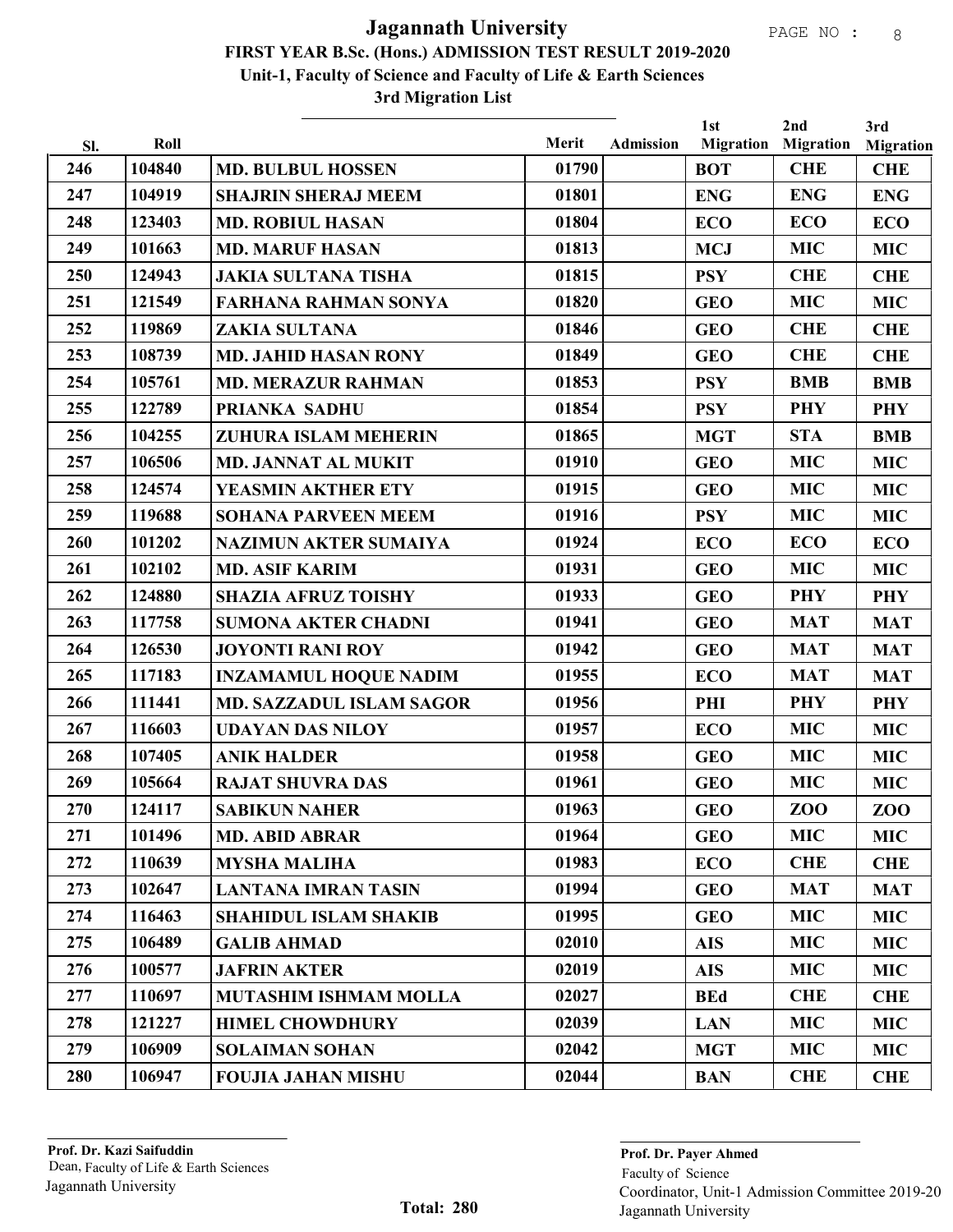| SI. | Roll   |                                 | Merit | <b>Admission</b> | 1st<br><b>Migration</b> | 2nd<br><b>Migration</b> | 3rd<br><b>Migration</b> |
|-----|--------|---------------------------------|-------|------------------|-------------------------|-------------------------|-------------------------|
| 281 | 104628 | <b>AJOY PAUL</b>                | 02048 |                  | <b>MKT</b>              | <b>MIC</b>              | <b>MIC</b>              |
| 282 | 108378 | <b>RAFJANI HASAN MARIA</b>      | 02049 |                  | <b>IH</b>               | <b>CHE</b>              | <b>CHE</b>              |
| 283 | 119584 | <b>MD. TANVIR MAHMUD TANIN</b>  | 02065 |                  | <b>POS</b>              | <b>AIS</b>              | <b>MIC</b>              |
| 284 | 123760 | <b>FARIA KHAN</b>               | 02076 |                  | <b>SOC</b>              | <b>CHE</b>              | <b>MIC</b>              |
| 285 | 124520 | <b>AZMAIN FAYEK REPHAY</b>      | 02095 |                  | <b>BEd</b>              | <b>CHE</b>              | <b>CHE</b>              |
| 286 | 124052 | <b>LAMIA ISLAM</b>              | 02113 |                  | <b>BEd</b>              | <b>MAT</b>              | <b>MAT</b>              |
| 287 | 126380 | <b>SHANTO SARKER</b>            | 02116 |                  | PHI                     | <b>CHE</b>              | <b>CHE</b>              |
| 288 | 122896 | <b>MAHMUDUL HASAN NISHAT</b>    | 02118 |                  | <b>POS</b>              | <b>LAW</b>              | <b>LAW</b>              |
| 289 | 109148 | <b>MD. SADMAN</b>               | 02120 |                  | PHI                     | <b>PHY</b>              | <b>PHY</b>              |
| 290 | 102006 | ZAHANARA FERDOUS PORNA          | 02122 |                  | <b>BEd</b>              | <b>ZOO</b>              | ZOO                     |
| 291 | 122966 | <b>MD. SADMAN RAFID</b>         | 02126 |                  | <b>POS</b>              | <b>MAT</b>              | <b>MAT</b>              |
| 292 | 107844 | <b>RUBAIYA ISLAM</b>            | 02129 |                  | PHI                     | <b>MAT</b>              | <b>MAT</b>              |
| 293 | 119503 | <b>MIMOON JAHAN NODHI UDDIN</b> | 02130 |                  | PHI                     | <b>MAT</b>              | <b>MAT</b>              |
| 294 | 105441 | <b>MD. HAMIM RAHAMAN ABID</b>   | 02133 |                  | PHI                     | <b>CHE</b>              | <b>CHE</b>              |
| 295 | 102774 | <b>SALMAN REJA</b>              | 02136 |                  | PHI                     | <b>AIS</b>              | <b>AIS</b>              |
| 296 | 100452 | <b>MD. SHAHIN ALAM</b>          | 02137 |                  | <b>ANP</b>              | <b>ENG</b>              | <b>ENG</b>              |
| 297 | 111146 | <b>SHIBBIR AHMED</b>            | 02138 |                  | <b>POS</b>              | <b>BEd</b>              | <b>BEd</b>              |
| 298 | 118364 | <b>MD. HASAN</b>                | 02139 |                  | <b>POS</b>              | <b>PHY</b>              | <b>PHY</b>              |
| 299 | 119772 | <b>MD. MOSHIOR RAHMAN</b>       | 02140 |                  | <b>ANP</b>              | <b>PHY</b>              | <b>PHY</b>              |
| 300 | 106092 | <b>FARJANA AKTER</b>            | 02142 |                  | <b>POS</b>              | <b>BOT</b>              | <b>BOT</b>              |
| 301 | 100332 | <b>MD. MAJHARUL ISLAM</b>       | 02143 |                  | <b>SW</b>               | <b>ECO</b>              | <b>ECO</b>              |
| 302 | 111197 | <b>NUSRAT JARIN MISHE</b>       | 02161 |                  | <b>ANP</b>              | <b>CHE</b>              | <b>CHE</b>              |
| 303 | 125715 | <b>MD. ROBIUL ISLAM</b>         | 02163 |                  |                         | <b>PHY</b>              | <b>CHE</b>              |
| 304 | 100543 | <b>NAHIAN TASNIM</b>            | 02169 |                  |                         | <b>PHY</b>              | <b>PHY</b>              |
| 305 | 115089 | <b>MAHFUZA MIRU</b>             | 02170 |                  |                         | <b>MAT</b>              | <b>MAT</b>              |
| 306 | 119619 | <b>AMENA BINTE RASHID</b>       | 02179 |                  |                         | Z <sub>00</sub>         | ZOO                     |
| 307 | 118043 | <b>UMMA NAIMA</b>               | 02186 |                  |                         | <b>CHE</b>              | <b>CHE</b>              |
| 308 | 101541 | <b>FARIHA TARANNUM ZAMAN</b>    | 02188 |                  |                         | <b>PHY</b>              | <b>PHY</b>              |
| 309 | 104993 | <b>ISRAT JAHAN SUMAYA</b>       | 02190 |                  |                         | <b>BOT</b>              | <b>BOT</b>              |
| 310 | 104031 | <b>NOSRAT JAHAN</b>             | 02193 |                  |                         | <b>PHY</b>              | <b>PHY</b>              |
| 311 | 108155 | <b>MD. ABU SAEID</b>            | 02197 |                  |                         | <b>PHY</b>              | PHY                     |
| 312 | 114205 | <b>ABDULLAH</b>                 | 02204 |                  |                         | <b>CHE</b>              | <b>CHE</b>              |
| 313 | 109899 | <b>SNIGDHA SULTANA REMU</b>     | 02209 |                  |                         | <b>CHE</b>              | <b>CHE</b>              |
| 314 | 107645 | <b>AJOY CHANDRA SARKER</b>      | 02216 |                  |                         | <b>CHE</b>              | <b>CHE</b>              |
| 315 | 118317 | <b>AMENA AKTER</b>              | 02219 |                  |                         | <b>PHY</b>              | <b>PHY</b>              |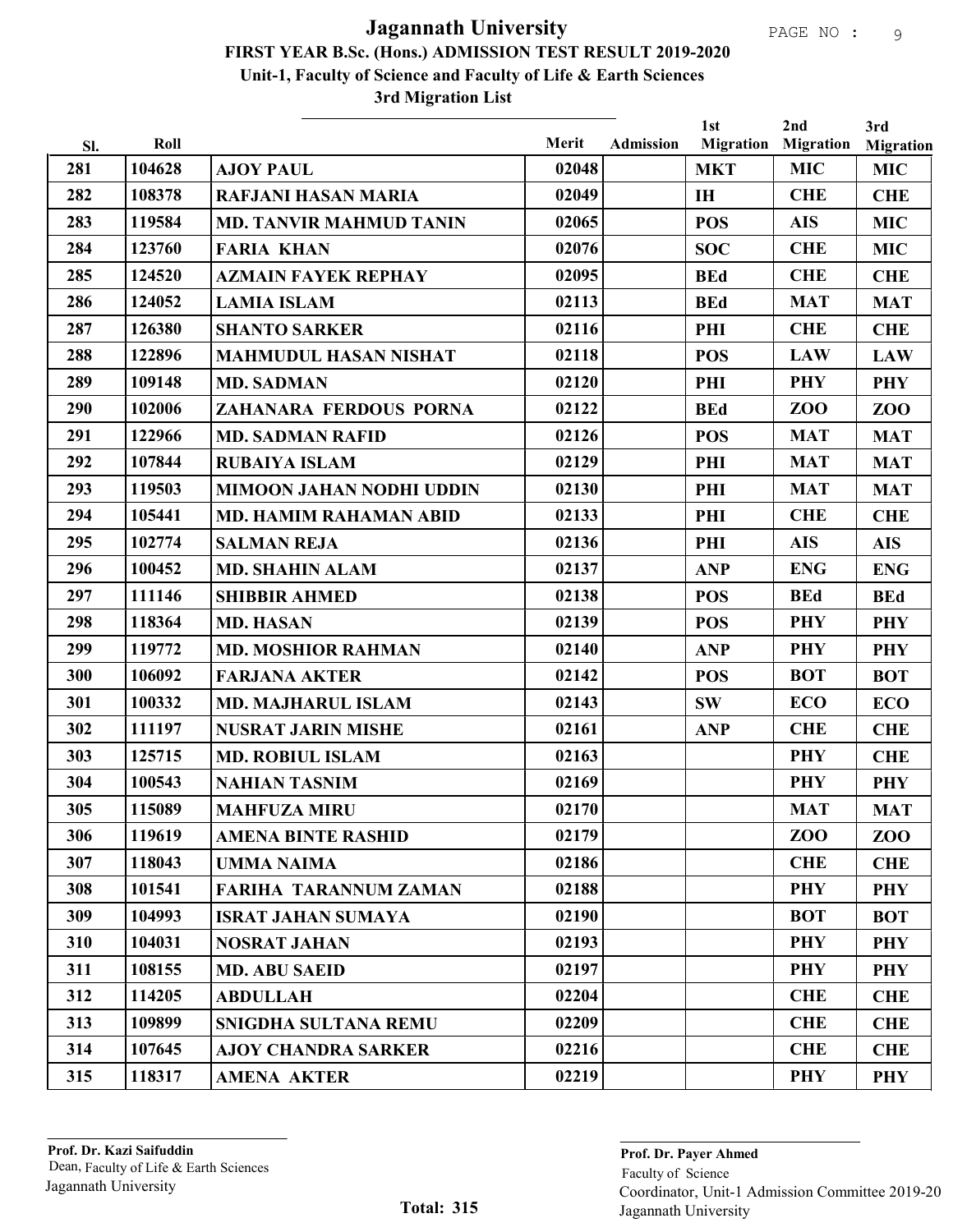#### 3rd Migration List

|            | Roll   |                                 | Merit | <b>Admission</b> | 1st<br><b>Migration</b> | 2nd<br><b>Migration</b> | 3rd                            |
|------------|--------|---------------------------------|-------|------------------|-------------------------|-------------------------|--------------------------------|
| SI.<br>316 | 120723 | <b>SARABAN TAHURA</b>           | 02220 |                  |                         | <b>ENG</b>              | <b>Migration</b><br><b>ENG</b> |
| 317        | 108267 | <b>NAFIS FUAD HAIDER RAFI</b>   | 02223 |                  |                         | ZOO                     | ZOO                            |
| 318        | 109355 | <b>MYESHA JAHAN</b>             | 02224 |                  |                         | <b>PHY</b>              | <b>PHY</b>                     |
| 319        | 106347 | <b>SAMSOL ISLAM SAJIB</b>       | 02225 |                  |                         | <b>PHY</b>              | <b>PHY</b>                     |
| 320        | 125549 | <b>JOBAER AHMMOD RAHIM</b>      | 02227 |                  |                         | <b>MAT</b>              | <b>MAT</b>                     |
| 321        | 112155 | <b>SONALY KHATUN</b>            | 02228 |                  |                         | <b>CHE</b>              | <b>CHE</b>                     |
| 322        | 121165 | <b>MD. IBRAHIM KHALILULLAH</b>  | 02229 |                  |                         | <b>LAW</b>              | <b>LAW</b>                     |
| 323        | 124862 | <b>ARIFA AHAMED LABONNO</b>     | 02234 |                  |                         | <b>CHE</b>              | <b>CHE</b>                     |
| 324        | 103780 | <b>MAHUFUJ ISLAM</b>            | 02246 |                  |                         | <b>PHY</b>              | <b>PHY</b>                     |
| 325        | 108438 | <b>NOWRIN AKHTER MIM</b>        | 02251 |                  |                         | <b>PHY</b>              | <b>PHY</b>                     |
| 326        | 111606 | <b>ISRAT MALIHA HITOISHY</b>    | 02253 |                  |                         | <b>PHY</b>              | <b>PHY</b>                     |
| 327        | 125170 | <b>M. SAJJAD KABIR</b>          | 02258 |                  |                         | <b>CHE</b>              | <b>CHE</b>                     |
| 328        | 106826 | <b>RIFAT SULTANA ABONTY</b>     | 02261 |                  |                         | <b>PHY</b>              | <b>PHY</b>                     |
| 329        | 123262 | <b>JANNATUL TOHORA MUNNI</b>    | 02262 |                  |                         | <b>BOT</b>              | <b>BOT</b>                     |
| 330        | 110896 | <b>JANNATUN NUR</b>             | 02279 |                  |                         | <b>ENG</b>              | <b>ENG</b>                     |
| 331        | 117174 | <b>MST. MAISURA AKTER</b>       | 02280 |                  |                         | <b>PHY</b>              | <b>PHY</b>                     |
| 332        | 123408 | <b>MISS. HABIBA AKTER</b>       | 02298 |                  |                         | <b>MAT</b>              | <b>MAT</b>                     |
| 333        | 108476 | <b>MST. JUYENA AKTER</b>        | 02302 |                  |                         | <b>PHY</b>              | <b>PHY</b>                     |
| 334        | 120328 | <b>MD. SHAKIL BHUIYAN</b>       | 02303 |                  |                         | <b>CHE</b>              | <b>CHE</b>                     |
| 335        | 102272 | <b>AMINA AKTER TANNI</b>        | 02308 |                  |                         | <b>MAT</b>              | <b>MAT</b>                     |
| 336        | 126540 | <b>MD. SHUKUR ISLAM</b>         | 02309 |                  |                         | <b>PHY</b>              | <b>PHY</b>                     |
| 337        | 106296 | <b>MOHASHATA ROY MITU</b>       | 02315 |                  |                         | <b>ENG</b>              | <b>ENG</b>                     |
| 338        | 115408 | <b>NAYEEM HOSSAIN</b>           | 02316 |                  |                         | <b>CHE</b>              | <b>CHE</b>                     |
| 339        | 108884 | <b>SHAH NABIL HUSSAIN TANIM</b> | 02321 |                  |                         | <b>STA</b>              | <b>STA</b>                     |
| 340        | 104016 | <b>MD. AL AMIN HOSSAIN</b>      | 02326 |                  |                         | <b>MAT</b>              | <b>MAT</b>                     |
| 341        | 118522 | <b>IBRAHIM KHALIL</b>           | 02329 |                  |                         | <b>MAT</b>              | <b>MAT</b>                     |
| 342        | 118907 | <b>MD.KAWSAR HOSSAIN</b>        | 02335 |                  |                         | <b>MAT</b>              | <b>CHE</b>                     |
| 343        | 105085 | <b>MD. NAHIDUR RAHMAN NILOY</b> | 02336 |                  |                         | <b>MAT</b>              | <b>PHY</b>                     |
| 344        | 100875 | <b>MALIHA ZAMAN MONA</b>        | 02337 |                  |                         | <b>STA</b>              | PHY                            |
| 345        | 126697 | <b>MONSURA AKTER</b>            | 02339 |                  |                         | <b>MAT</b>              | <b>PHY</b>                     |
| 346        | 102181 | <b>MD. PARVEZ AHMAD</b>         | 02342 |                  |                         | <b>MAT</b>              | <b>MAT</b>                     |
| 347        | 101523 | <b>MD. MONIRUJJAMAN</b>         | 02343 |                  |                         | <b>MAT</b>              | <b>MAT</b>                     |
| 348        | 102558 | <b>ERA RANI</b>                 | 02345 |                  |                         | <b>BOT</b>              | <b>BOT</b>                     |
| 349        | 124282 | <b>SHARMIN AKTER MITI</b>       | 02346 |                  |                         | <b>BOT</b>              | <b>BOT</b>                     |
| 350        | 105553 | <b>MD. REON TANVIR</b>          | 02348 |                  |                         | <b>BOT</b>              | <b>CHE</b>                     |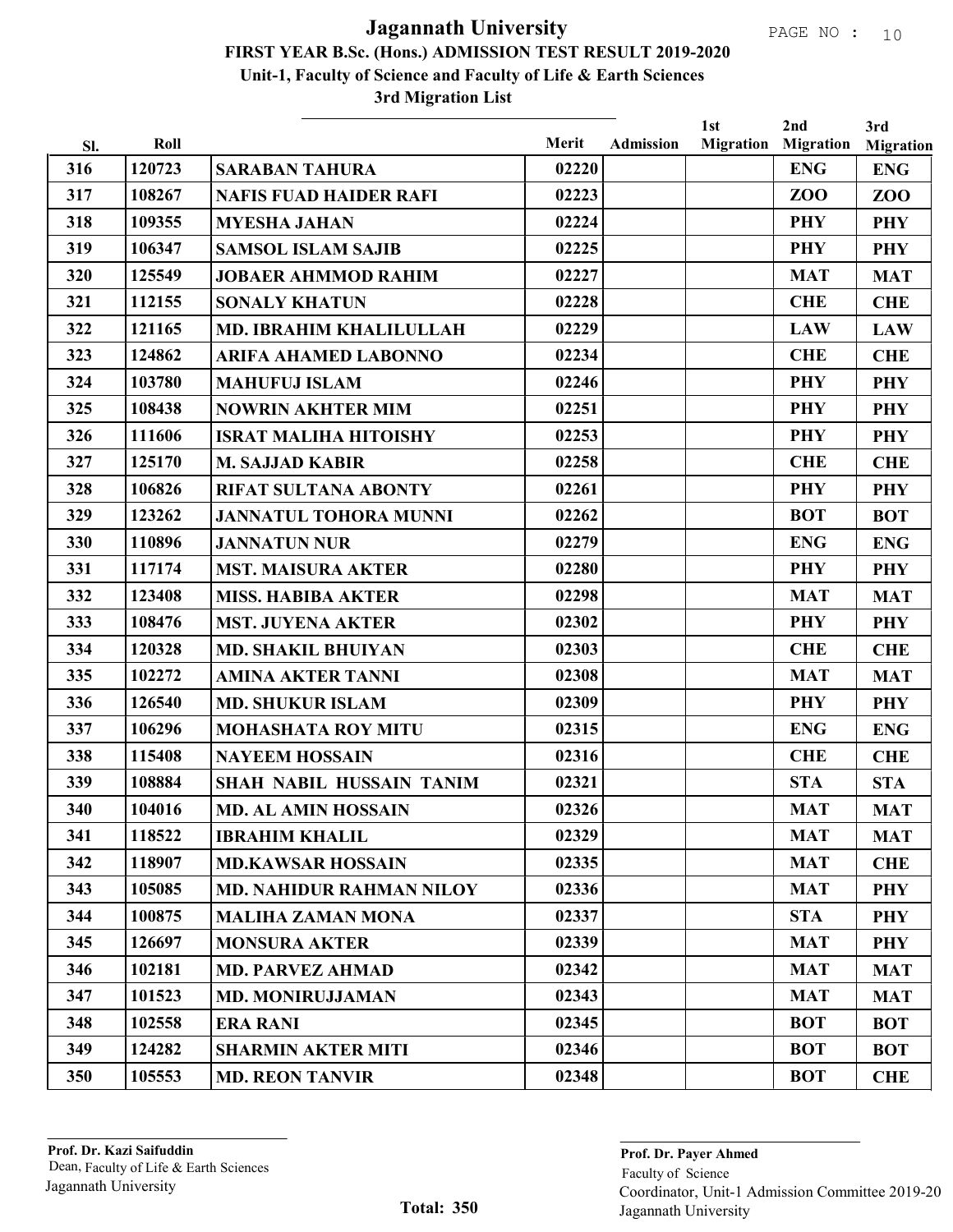| SI. | Roll   |                                   | Merit | <b>Admission</b> | 1st<br><b>Migration</b> | 2nd<br><b>Migration</b> | 3rd<br><b>Migration</b> |
|-----|--------|-----------------------------------|-------|------------------|-------------------------|-------------------------|-------------------------|
| 351 | 111136 | <b>JAHID HASAN</b>                | 02352 |                  |                         | <b>ENG</b>              | <b>ENG</b>              |
| 352 | 125287 | <b>MD SABBIR HOSSAIN</b>          | 02368 |                  |                         | <b>STA</b>              | <b>PHY</b>              |
| 353 | 119819 | <b>MD. ABDULLAHIL ASIF</b>        | 02369 |                  |                         | <b>LAW</b>              | <b>LAW</b>              |
| 354 | 125183 | <b>MD. ABDUL AZIZ FORHAD</b>      | 02371 |                  |                         | <b>ENG</b>              | <b>ENG</b>              |
| 355 | 125019 | <b>LIMA SAMADDER</b>              | 02382 |                  |                         | <b>ZOO</b>              | <b>PHY</b>              |
| 356 | 107653 | <b>MAHERUN NESSA</b>              | 02387 |                  |                         | <b>STA</b>              | <b>CHE</b>              |
| 357 | 107249 | <b>SAIMA RAHMAN</b>               | 02403 |                  |                         | <b>ENG</b>              | <b>CHE</b>              |
| 358 | 103049 | <b>SADIA AKTER</b>                | 02406 |                  |                         | <b>ZOO</b>              | <b>CHE</b>              |
| 359 | 105723 | <b>MD. SHARIF AMIR HAMZA RAFE</b> | 02407 |                  |                         | <b>BOT</b>              | <b>BOT</b>              |
| 360 | 107037 | <b>HAFIJUL ISLAM</b>              | 02409 |                  |                         | ZOO                     | <b>PHY</b>              |
| 361 | 122805 | <b>JARIN TASNIM</b>               | 02412 |                  |                         | ZOO                     | ZOO                     |
| 362 | 100821 | <b>JABIN TASNIM</b>               | 02427 |                  |                         | <b>ECO</b>              | <b>ECO</b>              |
| 363 | 111209 | <b>MAHIR MOHAMMAD HABIBI</b>      | 02428 |                  |                         | <b>PSY</b>              | <b>CHE</b>              |
| 364 | 109414 | <b>MOINUL ISLAM</b>               | 02429 |                  |                         | <b>STA</b>              | <b>CHE</b>              |
| 365 | 112869 | <b>NAHID ISTIAQ</b>               | 02432 |                  |                         | <b>ENG</b>              | <b>CHE</b>              |
| 366 | 124413 | <b>MOST. MAKSUDA YASMIN SOPNA</b> | 02438 |                  |                         | <b>ENG</b>              | <b>ENG</b>              |
| 367 | 107263 | <b>MD. ABU RAIHAN SHEIKH</b>      | 02439 |                  |                         | <b>STA</b>              | <b>MAT</b>              |
| 368 | 113938 | <b>SANJIDA AKTER</b>              | 02461 |                  |                         | <b>LAW</b>              | <b>LAW</b>              |
| 369 | 106006 | <b>MD. MARUF HOSSAIN</b>          | 02466 |                  |                         | <b>STA</b>              | <b>CHE</b>              |
| 370 | 124318 | <b>ANKITA SAHA</b>                | 02470 |                  |                         | <b>BOT</b>              | <b>CHE</b>              |
| 371 | 124952 | <b>SHAH MOHAMMAD SHAKIB</b>       | 02474 |                  |                         | <b>LAW</b>              | <b>LAW</b>              |
| 372 | 102132 | <b>MST. FARHANA PARVEEN TANI</b>  | 02478 |                  |                         | <b>LAW</b>              | <b>LAW</b>              |
| 373 | 104190 | <b>SUMAYA TASNIM RASNA</b>        | 02498 |                  |                         | ZOO                     | <b>PHY</b>              |
| 374 | 102994 | <b>MD. RAKIBUL HASAN</b>          | 02502 |                  |                         | ZOO                     | <b>PHY</b>              |
| 375 | 122972 | Z. A. M. ISHRAK ZAMAN PULAK       | 02505 |                  |                         | <b>STA</b>              | <b>CHE</b>              |
| 376 | 106666 | <b>MD. MOTALEB HOSSAIN</b>        | 02509 |                  |                         | ZOO                     | <b>MAT</b>              |
| 377 | 123284 | <b>MD. MUSTAFIGUR RAHMAN</b>      | 02514 |                  |                         | <b>BOT</b>              | <b>MAT</b>              |
| 378 | 120694 | <b>NUSRAT JAHAN URMI</b>          | 02517 |                  |                         | <b>STA</b>              | <b>CHE</b>              |
| 379 | 123662 | <b>ALIF SAMIA</b>                 | 02521 |                  |                         | ZOO                     | ZOO                     |
| 380 | 104038 | <b>SHAHADAT SIKDER SIAM</b>       | 02525 |                  |                         | ZOO                     | ZOO                     |
| 381 | 100108 | <b>ROTON</b>                      | 02527 |                  |                         | <b>STA</b>              | <b>STA</b>              |
| 382 | 117436 | <b>MD. TARIQUL ISLAM</b>          | 02528 |                  |                         | ZOO                     | <b>MAT</b>              |
| 383 | 126194 | <b>MAHMUDA AKTER</b>              | 02530 |                  |                         | <b>STA</b>              | <b>CHE</b>              |
| 384 | 124074 | <b>SADIA RAHMAN RAISHA</b>        | 02533 |                  |                         | <b>LAW</b>              | <b>LAW</b>              |
| 385 | 122617 | <b>SHANGKAR CHANDRA DAS</b>       | 02536 |                  |                         | <b>BOT</b>              | <b>MAT</b>              |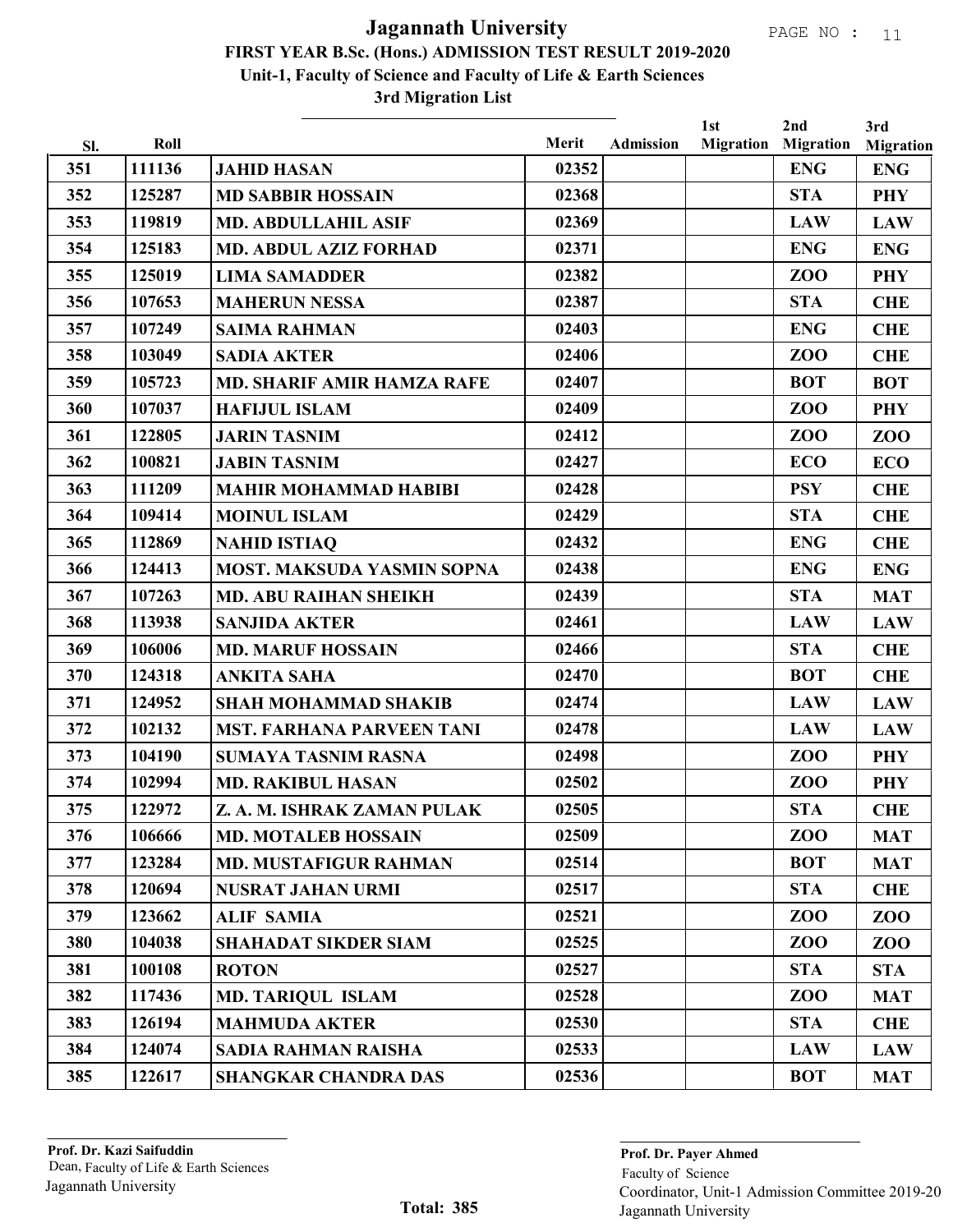| SI. | Roll   |                                   | Merit | Admission | 1st<br><b>Migration</b> | 2nd<br><b>Migration</b> | 3rd<br><b>Migration</b> |
|-----|--------|-----------------------------------|-------|-----------|-------------------------|-------------------------|-------------------------|
| 386 | 124563 | <b>SHAGOR VOUMIK</b>              | 02538 |           |                         | ZOO                     | <b>CHE</b>              |
| 387 | 101501 | <b>MD. FOJLEA RABBI</b>           | 02539 |           |                         | <b>BOT</b>              | <b>PHY</b>              |
| 388 | 125649 | <b>MARUF HOSSAIN</b>              | 02540 |           |                         | <b>LAW</b>              | <b>LAW</b>              |
| 389 | 125244 | <b>TAHMINA AKTER</b>              | 02542 |           |                         | ZOO                     | <b>CHE</b>              |
| 390 | 122353 | <b>MD. EAMIN KARIM</b>            | 02544 |           |                         | <b>LAN</b>              | <b>LAN</b>              |
| 391 | 108676 | <b>MD. SHIPON MIA</b>             | 02545 |           |                         | <b>BOT</b>              | <b>MAT</b>              |
| 392 | 122702 | <b>FARJANA AKTER</b>              | 02546 |           |                         | <b>ZOO</b>              | <b>MAT</b>              |
| 393 | 107530 | <b>ABDUS SALAM JAYEF</b>          | 02547 |           |                         | <b>GEO</b>              | <b>CHE</b>              |
| 394 | 105488 | <b>MD. AL JUBAYER</b>             | 02552 |           |                         | <b>ZOO</b>              | <b>MAT</b>              |
| 395 | 119157 | <b>TAZIN KHANDOKER</b>            | 02558 |           |                         | <b>GEO</b>              | <b>GEO</b>              |
| 396 | 117057 | A. H. RAFI ISLAM                  | 02568 |           |                         | <b>BOT</b>              | <b>ENG</b>              |
| 397 | 108223 | <b>RAHNUMA TABASSUM</b>           | 02572 |           |                         | PAd                     | PAd                     |
| 398 | 104857 | <b>DEBOJYOTI DEB</b>              | 02575 |           |                         | <b>BOT</b>              | <b>PHY</b>              |
| 399 | 100963 | <b>SAYMA BINTE RAHMAN</b>         | 02579 |           |                         | <b>BOT</b>              | <b>MAT</b>              |
| 400 | 102131 | <b>KANIZ FATEMA ANANNA</b>        | 02592 |           |                         | <b>BOT</b>              | <b>MAT</b>              |
| 401 | 102587 | <b>TAHMINA AKTER MEEM</b>         | 02609 |           |                         | <b>PSY</b>              | <b>PSY</b>              |
| 402 | 124621 | <b>FAHMEDA SULTANA UMMA- HANY</b> | 02611 |           |                         | <b>BOT</b>              | <b>CHE</b>              |
| 403 | 108683 | <b>MST. SHAMIMA AKTER</b>         | 02619 |           |                         | <b>BOT</b>              | <b>STA</b>              |
| 404 | 118845 | <b>MD. SHAHRIAR ZAMAN</b>         | 02622 |           |                         | <b>MCJ</b>              | <b>MAT</b>              |
| 405 | 122737 | <b>MD. SHAHINUZZAMAN</b>          | 02628 |           |                         | <b>BOT</b>              | <b>PHY</b>              |
| 406 | 103331 | <b>TANZIN ASRAT AMESHA</b>        | 02629 |           |                         | <b>BOT</b>              | <b>BOT</b>              |
| 407 | 111803 | <b>YEASIN ARAFAT</b>              | 02633 |           |                         | <b>GEO</b>              | <b>MAT</b>              |
| 408 | 105194 | <b>MD. MAHMUDUL HASAN</b>         | 02638 |           |                         | <b>GEO</b>              | <b>PHY</b>              |
| 409 | 109891 | <b>ARFIN AKTER</b>                | 02640 |           |                         | <b>PSY</b>              | ZOO                     |
| 410 | 113703 | <b>MD. KHADIMUL ISLAM ASIF</b>    | 02641 |           |                         | <b>BEd</b>              | <b>BEd</b>              |
| 411 | 124279 | <b>SUMAYA HASAN</b>               | 02643 |           |                         | <b>PSY</b>              | <b>MAT</b>              |
| 412 | 110337 | <b>MST. KHADEJA KHANOM</b>        | 02644 |           |                         | <b>GEO</b>              | <b>GEO</b>              |
| 413 | 126869 | <b>MD. OMAR FARUK</b>             | 02645 |           |                         | PAd                     | <b>MAT</b>              |
| 414 | 105779 | <b>SHIMA KHATUN</b>               | 02648 |           |                         | <b>GEO</b>              | <b>CHE</b>              |
| 415 | 118177 | <b>SOURAV KUMAR</b>               | 02649 |           |                         | <b>ECO</b>              | <b>ECO</b>              |
| 416 | 103339 | <b>MD. ALOMGIR</b>                | 02650 |           |                         | <b>GEO</b>              | <b>PHY</b>              |
| 417 | 109933 | <b>SADIA AFRIN LIRA</b>           | 02661 |           |                         | <b>PSY</b>              | ZOO                     |
| 418 | 118709 | <b>A.A.M HAMIM BHUIYAN</b>        | 02663 |           |                         | <b>GEO</b>              | <b>PHY</b>              |
| 419 | 113144 | REJOANA HAQUE MONIKA              | 02675 |           |                         | <b>LAN</b>              | <b>MAT</b>              |
| 420 | 104538 | <b>KOUSHIK SAHA PRITOM</b>        | 02680 |           |                         | <b>PSY</b>              | <b>CHE</b>              |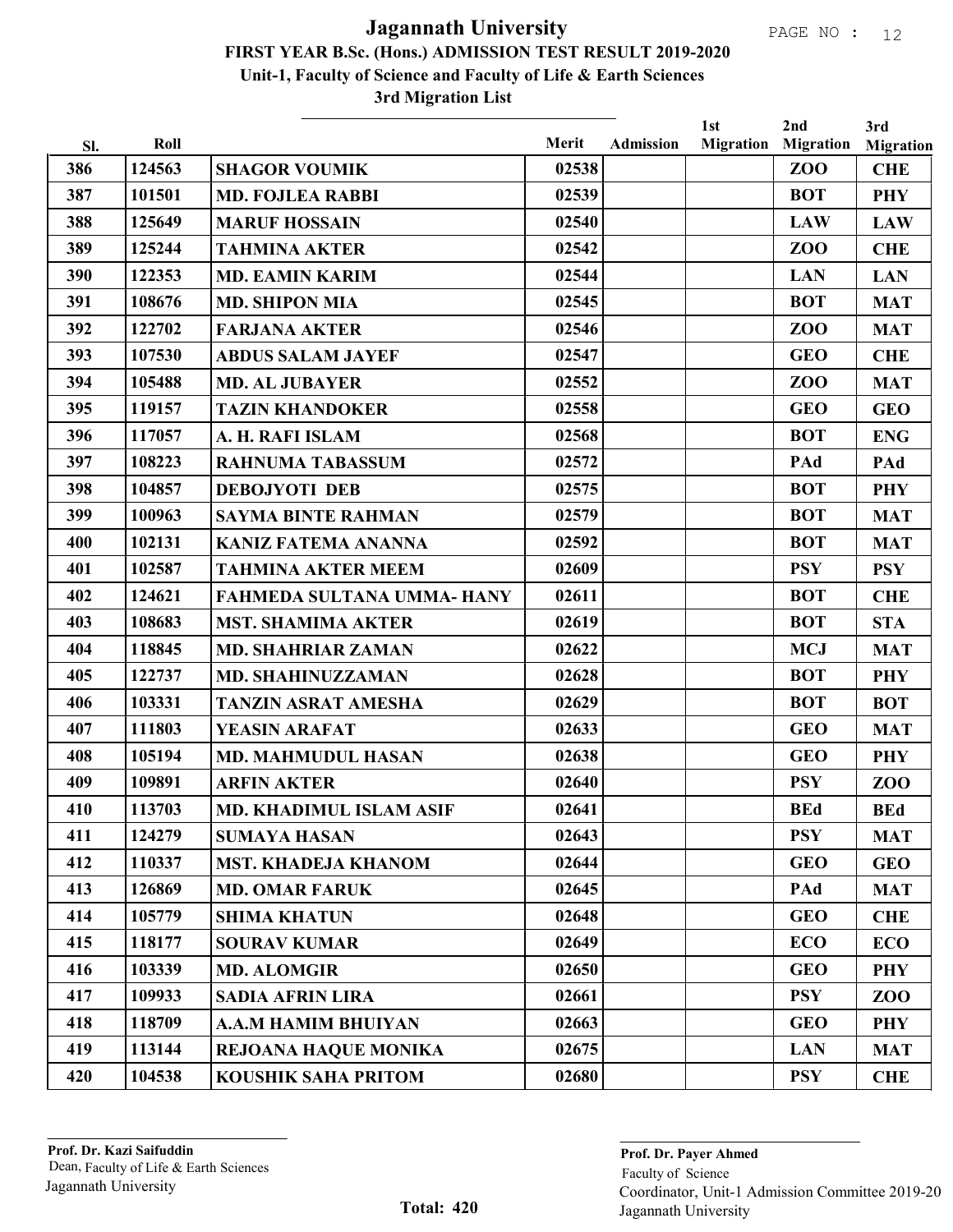3rd Migration List

| Sl. | Roll   |                               | Merit | <b>Admission</b> | 1st<br><b>Migration</b> | 2nd<br><b>Migration</b> | 3rd<br><b>Migration</b> |
|-----|--------|-------------------------------|-------|------------------|-------------------------|-------------------------|-------------------------|
| 421 | 110034 | <b>MD. TAHMID HAIDER</b>      | 02681 |                  |                         | <b>GEO</b>              | <b>PHY</b>              |
| 422 | 102566 | <b>MD. ISHTIAK MEHHBUB</b>    | 02699 |                  |                         | <b>PSY</b>              | <b>MAT</b>              |
| 423 | 105358 | <b>BADRUNNAHER SARA</b>       | 02708 |                  |                         | <b>PSY</b>              | ZOO                     |
| 424 | 104078 | <b>ARPITA CHOWDHURY</b>       | 02710 |                  |                         | <b>GEO</b>              | <b>PHY</b>              |
| 425 | 109840 | <b>MD. SHAHRIAR SAKIL</b>     | 02712 |                  |                         | <b>GEO</b>              | <b>PHY</b>              |
| 426 | 101734 | <b>NAFIS AHAMED</b>           | 02723 |                  |                         | <b>GEO</b>              | <b>CHE</b>              |
| 427 | 106554 | <b>TAHNIMUN JANNATH JANI</b>  | 02724 |                  |                         | <b>ECO</b>              | <b>ECO</b>              |
| 428 | 120326 | <b>SAMIRA TASMIN</b>          | 02725 |                  |                         | <b>PSY</b>              | <b>BOT</b>              |
| 429 | 114344 | <b>IBRAHIM</b>                | 02732 |                  |                         | <b>GEO</b>              | <b>PHY</b>              |
| 430 | 100404 | <b>BIJOY KUMAR ROY</b>        | 02733 |                  |                         | <b>PSY</b>              | <b>CHE</b>              |
| 431 | 106702 | <b>ANIKA SARKER</b>           | 02734 |                  |                         | <b>PSY</b>              | <b>PHY</b>              |
| 432 | 104236 | <b>TAZRI ZANNAT SEJUTI</b>    | 02737 |                  |                         | <b>IML</b>              | <b>MAT</b>              |
| 433 | 123106 | <b>HASIBUZZAMAN RICK</b>      | 02743 |                  |                         | PAd                     | <b>BOT</b>              |
| 434 | 109690 | <b>TAZKIA TUSSY</b>           | 02747 |                  |                         | <b>PSY</b>              | <b>CHE</b>              |
| 435 | 109293 | <b>MD. FORHAD HOSSAIN</b>     | 02759 |                  |                         | <b>POS</b>              | <b>MAT</b>              |
| 436 | 124949 | <b>PUJA MONDAL</b>            | 02769 |                  |                         | <b>GEO</b>              | <b>ZOO</b>              |
| 437 | 123619 | <b>JARIN TASNIM</b>           | 02774 |                  |                         | <b>FIN</b>              | <b>CHE</b>              |
| 438 | 120703 | <b>MIS. SIRAJUS SAFIKA</b>    | 02787 |                  |                         | <b>LAN</b>              | <b>LAW</b>              |
| 439 | 110199 | <b>MOSLIMA PARVIN</b>         | 02798 |                  |                         | <b>BEd</b>              | <b>CHE</b>              |
| 440 | 112043 | <b>GAZI ASIA KHATUN BITHY</b> | 02807 |                  |                         | <b>GEO</b>              | ZOO                     |
| 441 | 109271 | <b>JIKRA BEGUM</b>            | 02808 |                  |                         | <b>BAN</b>              | <b>STA</b>              |
| 442 | 124919 | <b>SHIHAB UDDIN</b>           | 02816 |                  |                         | <b>ECO</b>              | <b>CHE</b>              |
| 443 | 119671 | <b>SHAHANA AKTER</b>          | 02819 |                  |                         | <b>GEO</b>              | <b>CHE</b>              |
| 444 | 103173 | <b>MD. RIPON HOSSAIN</b>      | 02820 |                  |                         | <b>MKT</b>              | <b>PHY</b>              |
| 445 | 122405 | <b>SHIRAJUM MUNIRA</b>        | 02823 |                  |                         | <b>ECO</b>              | <b>LAW</b>              |
| 446 | 109385 | <b>MAISHA MAHAZABIN TUNA</b>  | 02824 |                  |                         | <b>GEO</b>              | ZOO                     |
| 447 | 102645 | <b>FARHANA AKTER PREMA</b>    | 02825 |                  |                         | PAd                     | PAd                     |
| 448 | 112703 | <b>ZARIN TASNIM SHWARNA</b>   | 02828 |                  |                         | PAd                     | <b>PSY</b>              |
| 449 | 111203 | <b>FHAMIDA ALAM</b>           | 02829 |                  |                         | <b>GEO</b>              | <b>STA</b>              |
| 450 | 122379 | <b>MD. ARIFUR RAHMAN</b>      | 02830 |                  |                         | <b>GEO</b>              | <b>ENG</b>              |
| 451 | 107391 | <b>NOWSHAD BIN AZIZ</b>       | 02833 |                  |                         | <b>ECO</b>              | <b>LAW</b>              |
| 452 | 120627 | <b>MUBASSHIR HOSEN</b>        | 02834 |                  |                         | <b>GEO</b>              | <b>PHY</b>              |
| 453 | 124753 | <b>REAZE AHAMMED LIKHON</b>   | 02835 |                  |                         | <b>GEO</b>              | <b>PHY</b>              |
| 454 | 123934 | <b>MOHAMMAD RAFIUL HOQUE</b>  | 02838 |                  |                         | <b>AIS</b>              | <b>AIS</b>              |
| 455 | 103812 | <b>MD. SHAHNEWAZ SHAH</b>     | 02839 |                  |                         | <b>GEO</b>              | PHY                     |